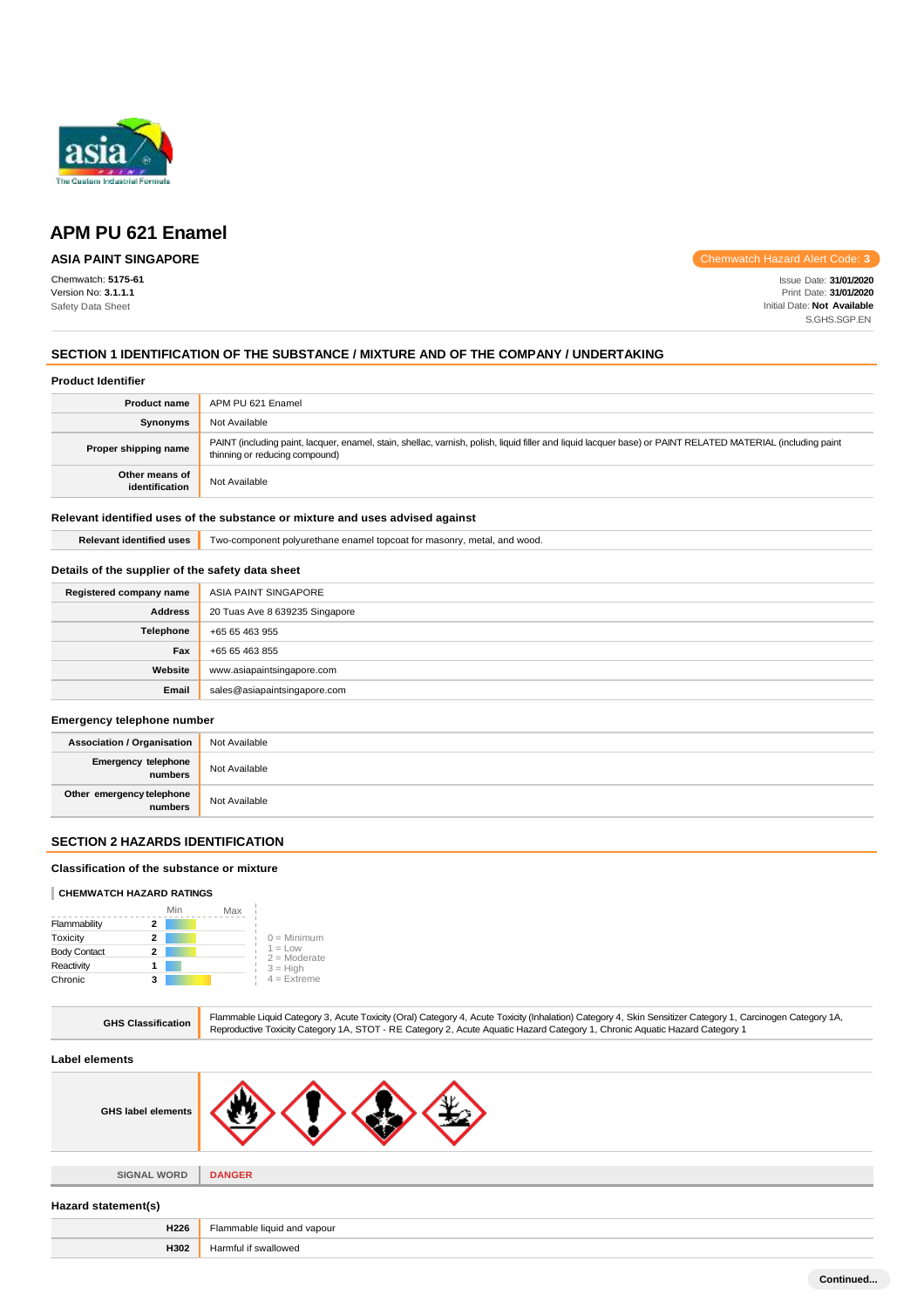| <b>H332</b> | Harmful if inhaled                                                |
|-------------|-------------------------------------------------------------------|
| <b>H317</b> | May cause an allergic skin reaction                               |
| <b>H350</b> | May cause cancer                                                  |
| <b>H360</b> | May damage fertility or the unborn child                          |
| H373        | May cause damage to organs through prolonged or repeated exposure |
| <b>H400</b> | Very toxic to aquatic life                                        |
| H410        | Very toxic to aquatic life with long lasting effects              |

# **Precautionary statement(s) Prevention**

| P201 | Obtain special instructions before use.                                                        |
|------|------------------------------------------------------------------------------------------------|
| P210 | Keep away from heat, hot surfaces, sparks, open flames and other ignition sources. No smoking. |
| P233 | Keep container tightly closed.                                                                 |
| P260 | Do not breathe dust/fume/gas/mist/vapours/spray.                                               |
| P271 | Use only outdoors or in a well-ventilated area.                                                |
| P280 | Wear protective gloves/protective clothing/eye protection/face protection.                     |
| P240 | Ground/bond container and receiving equipment.                                                 |
| P241 | Use explosion-proof electrical/ventilating/lighting/intrinsically safe equipment.              |
| P242 | Use only non-sparking tools.                                                                   |
| P243 | Take precautionary measures against static discharge.                                          |
| P270 | Do not eat, drink or smoke when using this product.                                            |
| P273 | Avoid release to the environment.                                                              |
| P272 | Contaminated work clothing should not be allowed out of the workplace.                         |

# **Precautionary statement(s) Response**

| P308+P313      | IF exposed or concerned: Get medical advice/attention.                                              |
|----------------|-----------------------------------------------------------------------------------------------------|
| P370+P378      | In case of fire: Use alcohol resistant foam or normal protein foam for extinction.                  |
| P302+P352      | IF ON SKIN: Wash with plenty of water and soap                                                      |
| P333+P313      | If skin irritation or rash occurs: Get medical advice/attention.                                    |
| P362+P364      | Take off contaminated clothing and wash it before reuse.                                            |
| P391           | Collect spillage.                                                                                   |
| P301+P312      | IF SWALLOWED: Call a POISON CENTER/doctor/physician/first aider/if you feel unwell.                 |
| P303+P361+P353 | IF ON SKIN (or hair): Take off immediately all contaminated clothing. Rinse skin with water/shower. |
| P304+P340      | IF INHALED: Remove person to fresh air and keep comfortable for breathing.                          |
| P330           | Rinse mouth.                                                                                        |
|                |                                                                                                     |

#### **Precautionary statement(s) Storage**

| P403+P235 | Store in a well-ventilated place. Keep cool. |
|-----------|----------------------------------------------|
| P405      | Store locked up.                             |

### **Precautionary statement(s) Disposal**

**P501** Dispose of contents/container to authorised chemical landfill or if organic to high temperature incineration

# **SECTION 3 COMPOSITION / INFORMATION ON INGREDIENTS**

### **Substances**

See section below for composition of Mixtures

# **Mixtures**

| <b>CAS No</b> | %[weight] | <b>Name</b>                               |
|---------------|-----------|-------------------------------------------|
| 1344-37-2     | $10 - 30$ | lead sulfochromate                        |
| 64742-94-5    | < 10      | solvent naphtha petroleum, heavy aromatic |
| 111-15-9      | < 10      | 2-ethoxyethyl acetate                     |
| 123-86-4      | < 10      | n-butyl acetate                           |
| 1330-20-7     | -1        | xylene                                    |

# **SECTION 4 FIRST AID MEASURES**

**Description of first aid measures**

**Eye Contact**

If this product comes in contact with the eyes:

■ Wash out immediately with fresh running water.

Ensure complete irrigation of the eye by keeping eyelids apart and away from eye and moving the eyelids by occasionally lifting the upper and lower lids.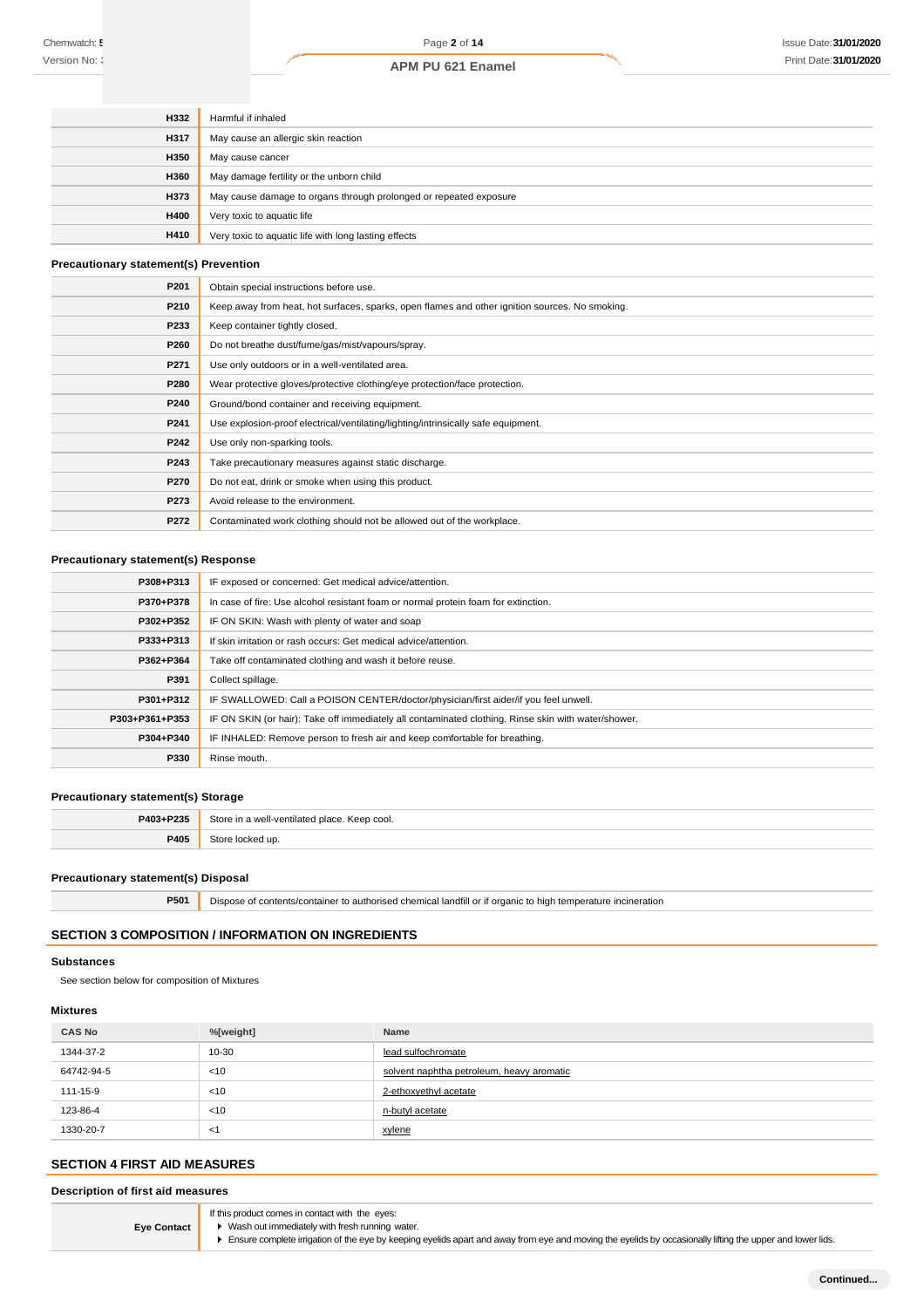|                     | Seek medical attention without delay; if pain persists or recurs seek medical attention.<br>Removal of contact lenses after an eye injury should only be undertaken by skilled personnel.                                                                                                                                                                                                                                                                                                  |
|---------------------|--------------------------------------------------------------------------------------------------------------------------------------------------------------------------------------------------------------------------------------------------------------------------------------------------------------------------------------------------------------------------------------------------------------------------------------------------------------------------------------------|
| <b>Skin Contact</b> | If skin contact occurs:<br>Immediately remove all contaminated clothing, including footwear.<br>Flush skin and hair with running water (and soap if available).<br>Seek medical attention in event of irritation.                                                                                                                                                                                                                                                                          |
| Inhalation          | If furnes or combustion products are inhaled remove from contaminated area.<br>Lay patient down. Keep warm and rested.<br>Prostheses such as false teeth, which may block airway, should be removed, where possible, prior to initiating first aid procedures.<br>Apply artificial respiration if not breathing, preferably with a demand valve resuscitator, bag-valve mask device, or pocket mask as trained. Perform CPR if<br>necessary.<br>Transport to hospital, or doctor.          |
| Ingestion           | If swallowed do <b>NOT</b> induce vomiting.<br>If vomiting occurs, lean patient forward or place on left side (head-down position, if possible) to maintain open airway and prevent aspiration.<br>Observe the patient carefully.<br>Never give liquid to a person showing signs of being sleepy or with reduced awareness; i.e. becoming unconscious.<br>Give water to rinse out mouth, then provide liquid slowly and as much as casualty can comfortably drink.<br>Seek medical advice. |

### **Indication of any immediate medical attention and special treatment needed**

Any material aspirated during vomiting may produce lung injury. Therefore emesis should not be induced mechanically or pharmacologically. Mechanical means should be used if it is considered necessary to evacuate the stomach contents; these include gastric lavage after endotracheal intubation. If spontaneous vomiting has occurred after ingestion, the patient should be monitored for difficult breathing, as adverse effects of aspiration into the lungs may be delayed up to 48 hours.

For acute or short term repeated exposures to ethylene glycol:

- Early treatment of ingestion is important. Ensure emesis is satisfactory.
- $\blacktriangleright$  Test and correct for metabolic acidosis and hypocalcaemia.
- Apply sustained diuresis when possible with hypertonic mannitol.
- Evaluate renal status and begin haemodialysis if indicated. [I.L.O]
- 
- Rapid absorption is an indication that emesis or lavage is effective only in the first few hours. Cathartics and charcoal are generally not effective. Correct acidosis, fluid/electrolyte balance and respiratory depression in the usual manner. Systemic acidosis (below 7.2) can be treated with intravenous sodium bicarbonate solution.
- Ethanol therapy prolongs the half-life of ethylene glycol and reduces the formation of toxic metabolites.
- 
- Pyridoxine and thiamine are cofactors for ethylene glycol metabolism and should be given (50 to 100 mg respectively) intramuscularly, four times per day for 2 days. Magnesium is also a cofactor and should be replenished. The status of 4-methylpyrazole, in the treatment regime, is still uncertain. For clearance of the material and its metabolites,
- haemodialysis is much superior to peritoneal dialysis.

### [Ellenhorn and Barceloux: Medical Toxicology]

It has been suggested that there is a need for establishing a new biological exposure limit before a workshift that is clearly below 100 mmol ethoxy-acetic acids per mole creatinine in morning urine of people occupationally exposed to ethylene glycol ethers. This arises from the finding that an increase in urinary stones may be associated with such exposures. *Laitinen J., et al: Occupational & Environmental Medicine 1996; 53, 595-600*

For acute or short term repeated exposures to dichromates and chromates:

- Absorption occurs from the alimentary tract and lungs.
- The kidney excretes about 60% of absorbed chromate within 8 hours of ingestion. Urinary excretion may take up to 14 days.
- Establish airway, breathing and circulation. Assist ventilation.
- Induce emesis with Ipecac Syrup if patient is not convulsing, in coma or obtunded and if the gag reflex is present.
- Otherwise use gastric lavage with endotracheal intubation.
- Fluid balance is critical. Peritoneal dialysis, haemodialysis or exchange transfusion may be effective although available data is limited.
- British Anti-Lewisite, ascorbic acid, folic acid and EDTA are probably not effective.
- ▶ There are no antidotes
- Primary irritation, including chrome ulceration, may be treated with ointments comprising calcium-sodium-EDTA. This, together with the use of frequently renewed dressings, will ensure rapid healing of any ulcer which may develop.

The mechanism of action involves the reduction of Cr (VI) to Cr(III) and subsequent chelation; the irritant effect of Cr(III)/ protein complexes is thus avoided. [ILO Encyclopedia]

#### [Ellenhorn and Barceloux: Medical Toxicology]

For acute or short term repeated exposures to xylene:

- Gastro-intestinal absorption is significant with ingestions. For ingestions exceeding 1-2 ml (xylene)/kg, intubation and lavage with cuffed endotracheal tube is recommended. The use of charcoal and cathartics is equivocal.
- Pulmonary absorption is rapid with about 60-65% retained at rest.
- Primary threat to life from ingestion and/or inhalation, is respiratory failure.
- ▶ Patients should be quickly evaluated for signs of respiratory distress (e.g. cyanosis, tachypnoea, intercostal retraction, obtundation) and given oxygen. Patients with inadequate tidal volumes or poor arterial blood gases (pO2 < 50 mm Hg or pCO2 > 50 mm Hg) should be intubated.
- Arrhythmias complicate some hydrocarbon ingestion and/or inhalation and electrocardiographic evidence of myocardial injury has been reported; intravenous lines and cardiac monitors should be established in obviously symptomatic patients. The lungs excrete inhaled solvents, so that hyperventilation improves clearance
- A chest x-ray should be taken immediately after stabilisation of breathing and circulation to document aspiration and detect the presence of pneumothorax. Epinephrine (adrenalin) is not recommended for treatment of bronchospasm because of potential myocardial sensitisation to catecholamines. Inhaled cardioselective bronchodilators (e.g.
- Alupent, Salbutamol) are the preferred agents, with aminophylline a second choice.

BIOLOGICAL EXPOSURE INDEX - BEI

| These represent the determinants observed in specimens collected from a healthy worker exposed at the Exposure Standard (ES or TLV): |  |
|--------------------------------------------------------------------------------------------------------------------------------------|--|
|                                                                                                                                      |  |

| Determinant                    | Index                | Sampling Time       | Comments |
|--------------------------------|----------------------|---------------------|----------|
| Methylhippu-ric acids in urine | 1.5 gm/gm creatinine | End of shift        |          |
|                                | $2 \text{ ma/min}$   | Last 4 hrs of shift |          |

Gastric acids solubilise lead and its salts and lead absorption occurs in the small bowel.

- Particles of less than 1 um diameter are substantially absorbed by the alveoli following inhalation. Lead is distributed to the red blood cells and has a half-life of 35 days. It is subsequently redistributed to soft tissue & bone-stores or eliminated. The kidney accounts for 75% of daily lead loss; integumentary and alimentary losses account for the remainder.
- Keurasthenic symptoms are the most common symptoms of intoxication. Lead toxicity produces a classic motor neuropathy. Acute encephalopathy appears infrequently in adults. Diazepam is the best drug for seizures.
- Whole-blood lead is the best measure of recent exposure; free erythrocyte protoporphyrin (FEP) provides the best screening for chronic exposure. Obvious clinical symptoms occur in adults when whole-blood lead exceeds 80 ug/dL.
- British Anti-Lewisite is an effective antidote and enhances faecal and urinary excretion of lead. The onset of action of BAL is about 30 minutes and most of the chelated metal complex is excreted in 4-6 hours, primarily in the bile. Adverse reaction appears in up to 50% of patients given BAL in doses exceeding 5 mg/kg. CaNa2EDTA has also been used alone or in concert with BAL as an antidote. D-penicillamine is the usual oral agent for mobilisation of bone lead; its use in the treatment of lead poisoning remains investigational. 2,3-dimercapto-1-propanesulfonic acid (DMPS) and dimercaptosuccinic acid (DMSA) are water soluble analogues of BAL and their effectiveness is undergoing review. As a rule, stop BAL if lead decreases below 50 ug/dL; stop CaNa2EDTA if blood lead decreases below 40 ug/dL or urinary lead drops below 2 mg/24hrs.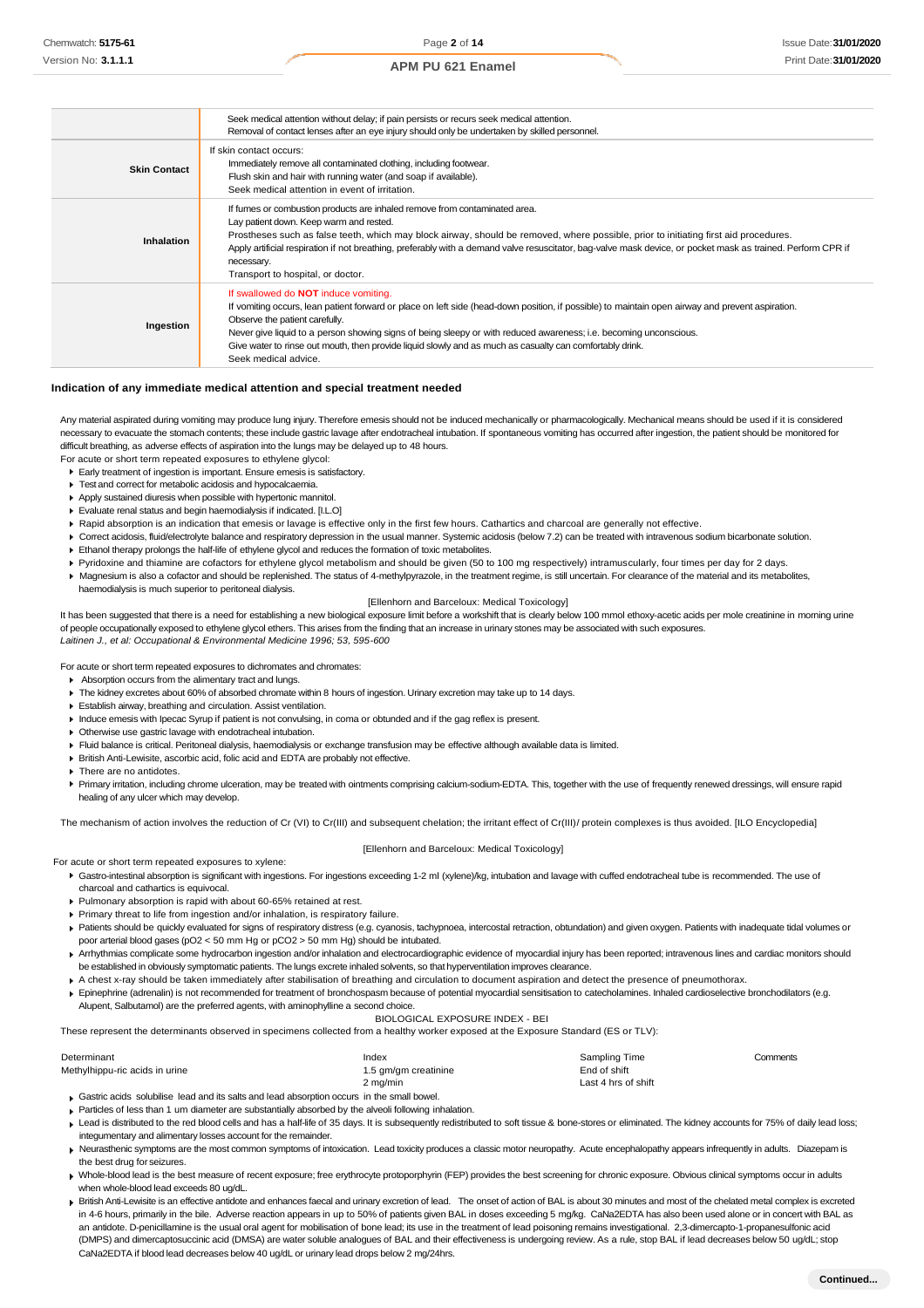### [Ellenhorn & Barceloux: Medical Toxicology]

#### BIOLOGICAL EXPOSURE INDEX - BEI

These represent the determinants observed in specimens collected from a healthy worker who has been exposed at the Exposure Standard (ES or TLV):

| Determinant                     | Index                                             | Sampling Time          | Comments |
|---------------------------------|---------------------------------------------------|------------------------|----------|
| 1. Lead in blood                | 30 ug/100 ml                                      | <b>Not Critical</b>    |          |
| 2. Lead in urine                | 150 ug/gm creatinine                              | Not Critical           |          |
| 3. Zinc protoporphyrin in blood | 250 ug/100 ml erythrocytes OR 100 ug/100 ml blood | After 1 month exposure |          |

B: Background levels occur in specimens collected from subjects **NOT** exposed.

### **SECTION 5 FIREFIGHTING MEASURES**

### **Extinguishing media**

| $\sim$ |                                                                                                                                     |
|--------|-------------------------------------------------------------------------------------------------------------------------------------|
|        | Foam.<br>▶ Dry chemical powder.<br>▶ BCF (where regulations permit).<br>Carbon dioxide.<br>▶ Water spray or fog - Large fires only. |
|        |                                                                                                                                     |

### **Special hazards arising from the substrate or mixture**

| <b>Fire Incompatibility</b> |
|-----------------------------|
|-----------------------------|

**Fire Incompatibility** Avoid contamination with oxidising agents i.e. nitrates, oxidising acids, chlorine bleaches, pool chlorine etc. as ignition may result

### **Advice for firefighters**

| <b>Fire Fighting</b>         | Alert Fire Brigade and tell them location and nature of hazard.<br>May be violently or explosively reactive.<br>Wear breathing apparatus plus protective gloves.<br>Prevent, by any means available, spillage from entering drains or water course.<br>If safe, switch off electrical equipment until vapour fire hazard removed.<br>Use water delivered as a fine spray to control fire and cool adjacent area.<br>Avoid spraying water onto liquid pools.<br><b>DO NOT</b> approach containers suspected to be hot.<br>Cool fire exposed containers with water spray from a protected location.<br>If safe to do so, remove containers from path of fire. |
|------------------------------|-------------------------------------------------------------------------------------------------------------------------------------------------------------------------------------------------------------------------------------------------------------------------------------------------------------------------------------------------------------------------------------------------------------------------------------------------------------------------------------------------------------------------------------------------------------------------------------------------------------------------------------------------------------|
| <b>Fire/Explosion Hazard</b> | Liquid and vapour are flammable.<br>Moderate fire hazard when exposed to heat or flame.<br>Vapour forms an explosive mixture with air.<br>Moderate explosion hazard when exposed to heat or flame.<br>Vapour may travel a considerable distance to source of ignition.<br>Heating may cause expansion or decomposition leading to violent rupture of containers.<br>On combustion, may emit toxic fumes of carbon monoxide (CO).<br>Combustion products include,: carbon dioxide (CO2), sulfur oxides (SOx), metal oxides, other pyrolysis products typical of burning organic material                                                                     |

# **SECTION 6 ACCIDENTAL RELEASE MEASURES**

### **Personal precautions, protective equipment and emergency procedures**

| <b>Minor Spills</b> | Remove all ignition sources.<br>Clean up all spills immediately.<br>Avoid breathing vapours and contact with skin and eyes.<br>Control personal contact with the substance, by using protective equipment.<br>Contain and absorb small quantities with vermiculite or other absorbent material.<br>Wipe up.<br>Collect residues in a flammable waste container.                                                                                                                                                                                                                                                                                                                                                                                                                                                                                                                                                                                                        |
|---------------------|------------------------------------------------------------------------------------------------------------------------------------------------------------------------------------------------------------------------------------------------------------------------------------------------------------------------------------------------------------------------------------------------------------------------------------------------------------------------------------------------------------------------------------------------------------------------------------------------------------------------------------------------------------------------------------------------------------------------------------------------------------------------------------------------------------------------------------------------------------------------------------------------------------------------------------------------------------------------|
| <b>Major Spills</b> | Clear area of personnel and move upwind.<br>Alert Fire Brigade and tell them location and nature of hazard.<br>May be violently or explosively reactive.<br>Wear breathing apparatus plus protective gloves.<br>Prevent, by any means available, spillage from entering drains or water course.<br>Consider evacuation (or protect in place).<br>No smoking, naked lights or ignition sources.<br>Increase ventilation.<br>Stop leak if safe to do so.<br>Water spray or fog may be used to disperse /absorb vapour.<br>Contain spill with sand, earth or vermiculite.<br>Use only spark-free shovels and explosion proof equipment.<br>Collect recoverable product into labelled containers for recycling.<br>Absorb remaining product with sand, earth or vermiculite.<br>Collect solid residues and seal in labelled drums for disposal.<br>Wash area and prevent runoff into drains.<br>If contamination of drains or waterways occurs, advise emergency services. |
|                     | Personal Protective Equipment advice is contained in Section 8 of the SDS.                                                                                                                                                                                                                                                                                                                                                                                                                                                                                                                                                                                                                                                                                                                                                                                                                                                                                             |

# **SECTION 7 HANDLING AND STORAGE**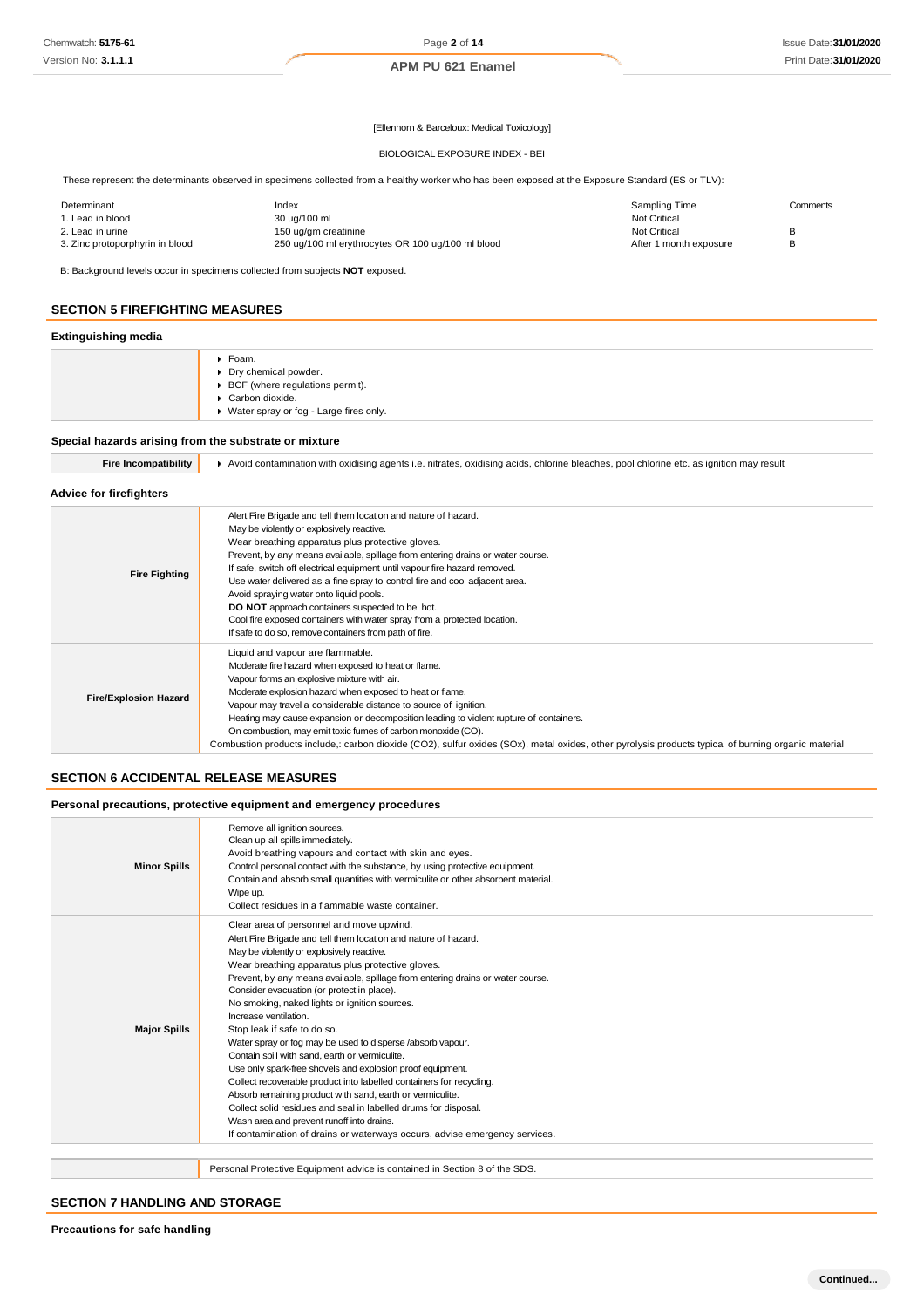# **Conditions for safe storage, including any incompatibilities**

| Suitable container      | Packing as supplied by manufacturer.<br>Plastic containers may only be used if approved for flammable liquid.<br>Check that containers are clearly labelled and free from leaks.<br>For low viscosity materials (i): Drums and jerry cans must be of the non-removable head type. (ii): Where a can is to be used as an inner package, the can<br>must have a screwed enclosure.<br>For materials with a viscosity of at least 2680 cSt. (23 deg. C)<br>For manufactured product having a viscosity of at least 250 cSt. (23 deg. C)<br>Manufactured product that requires stirring before use and having a viscosity of at least 20 cSt (25 deg. C): (i) Removable head packaging; (ii) Cans with<br>friction closures and (iii) low pressure tubes and cartridges may be used.<br>Where combination packages are used, and the inner packages are of glass, there must be sufficient inert cushioning material in contact with inner and outer<br>packages<br>In addition, where inner packagings are glass and contain liquids of packing group I there must be sufficient inert absorbent to absorb any spillage, unless<br>the outer packaging is a close fitting moulded plastic box and the substances are not incompatible with the plastic.                                                                                                                                                                                                                                                                                                                                                                                                                                                                                                                                                                                                                                                                                                                   |
|-------------------------|------------------------------------------------------------------------------------------------------------------------------------------------------------------------------------------------------------------------------------------------------------------------------------------------------------------------------------------------------------------------------------------------------------------------------------------------------------------------------------------------------------------------------------------------------------------------------------------------------------------------------------------------------------------------------------------------------------------------------------------------------------------------------------------------------------------------------------------------------------------------------------------------------------------------------------------------------------------------------------------------------------------------------------------------------------------------------------------------------------------------------------------------------------------------------------------------------------------------------------------------------------------------------------------------------------------------------------------------------------------------------------------------------------------------------------------------------------------------------------------------------------------------------------------------------------------------------------------------------------------------------------------------------------------------------------------------------------------------------------------------------------------------------------------------------------------------------------------------------------------------------------------------------------------------------------------------------------------------|
| Storage incompatibility | Vigorous reactions, sometimes amounting to explosions, can result from the contact between aromatic rings and strong oxidising agents.<br>Aromatics can react exothermically with bases and with diazo compounds.<br>For alkyl aromatics:<br>The alkyl side chain of aromatic rings can undergo oxidation by several mechanisms. The most common and dominant one is the attack by oxidation at benzylic<br>carbon as the intermediate formed is stabilised by resonance structure of the ring.<br>Following reaction with oxygen and under the influence of sunlight, a hydroperoxide at the alpha-position to the aromatic ring, is the primary oxidation product<br>formed (provided a hydrogen atom is initially available at this position) - this product is often short-lived but may be stable dependent on the nature of the<br>aromatic substitution; a secondary C-H bond is more easily attacked than a primary C-H bond whilst a tertiary C-H bond is even more susceptible to attack<br>by oxygen<br>Monoalkylbenzenes may subsequently form monocarboxylic acids; alkyl naphthalenes mainly produce the corresponding naphthalene carboxylic acids.<br>Oxidation in the presence of transition metal salts not only accelerates but also selectively decomposes the hydroperoxides.<br>Hock-rearrangement by the influence of strong acids converts the hydroperoxides to hemiacetals. Peresters formed from the hydroperoxides undergo<br>Criegee rearrangement easily.<br>Alkali metals accelerate the oxidation while CO2 as co-oxidant enhances the selectivity.<br>Microwave conditions give improved yields of the oxidation products.<br>Photo-oxidation products may occur following reaction with hydroxyl radicals and NOx - these may be components of photochemical smogs.<br>Oxidation of Alkylaromatics: T.S.S Rao and Shubhra Awasthi: E-Journal of Chemistry Vol 4, No. 1, pp 1-13 January 2007<br>Avoid reaction with oxidising agents |

# **SECTION 8 EXPOSURE CONTROLS / PERSONAL PROTECTION**

### **Control parameters**

| <b>OCCUPATIONAL EXPOSURE LIMITS (OEL)</b> |            |                      |            |             |      |              |
|-------------------------------------------|------------|----------------------|------------|-------------|------|--------------|
| <b>INGREDIENT DATA</b>                    |            |                      |            |             |      |              |
| Source                                    | Ingredient | <b>Material name</b> | <b>TWA</b> | <b>STEL</b> | Peak | <b>Notes</b> |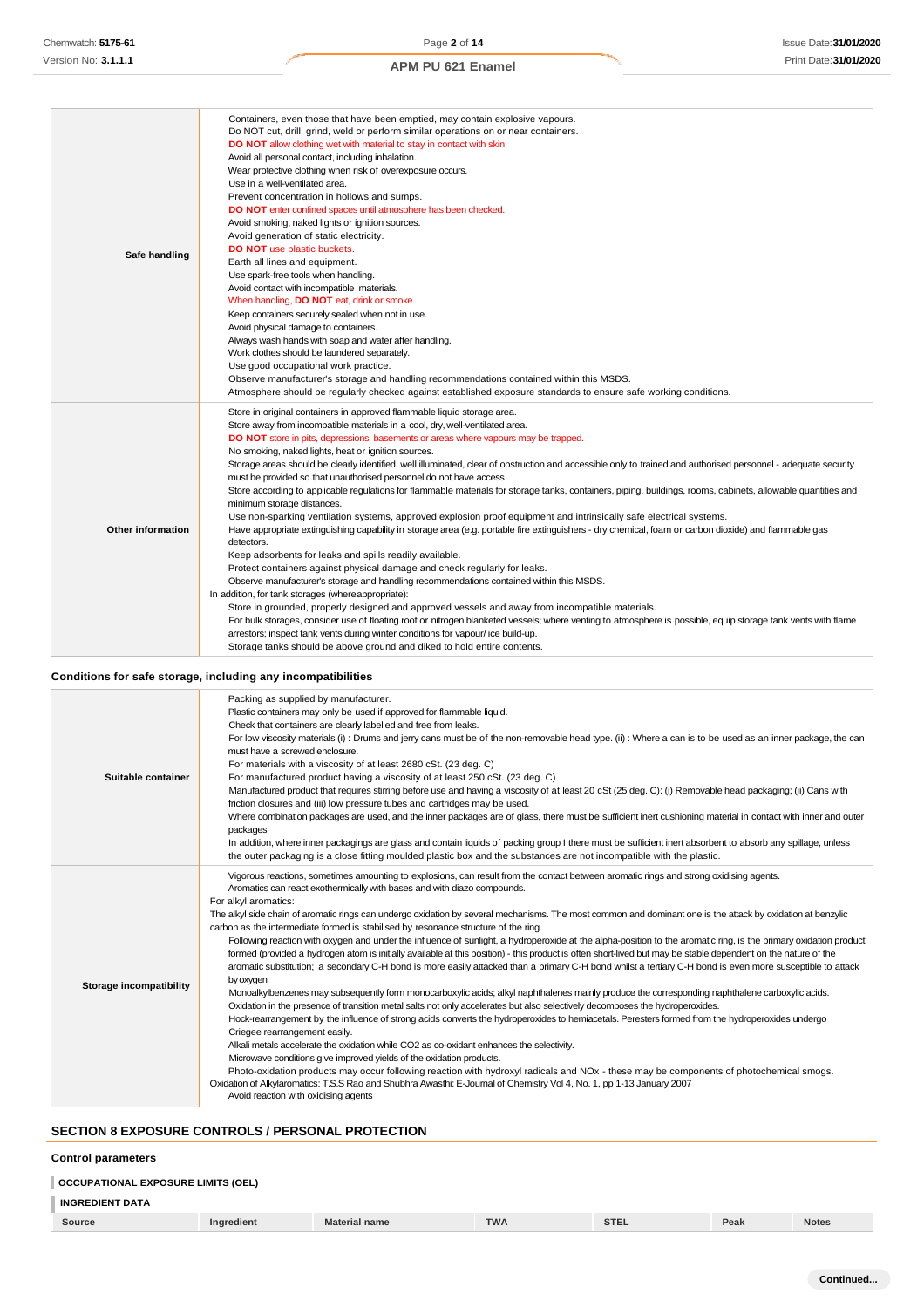| Singapore Permissible<br><b>Exposure Limits of Toxic</b><br><b>Substances</b> | 2-ethoxyethyl acetate | 2-Ethoxyethyl acetate (EGEEA) | $27 \text{ mg/m}$ $3/5 \text{ ppm}$ | Not Available       | Not Available | Not Available |
|-------------------------------------------------------------------------------|-----------------------|-------------------------------|-------------------------------------|---------------------|---------------|---------------|
| Singapore Permissible<br><b>Exposure Limits of Toxic</b><br>Substances        | n-butyl acetate       | n-Butyl acetate               | 713 mg/m3 / 150 ppm                 | 200 mg/m3 / 950 ppm | Not Available | Not Available |
| Singapore Permissible<br><b>Exposure Limits of Toxic</b><br>Substances        | xylene                | Xylene                        | 434 mg/m3 / 100 ppm                 | 150 mg/m3 / 651 ppm | Not Available | Not Available |

# **EMERGENCY LIMITS**

| Ingredient                                   | <b>Material name</b>   | TEEL-1        |                     | TEEL-2        | TEEL-3        |
|----------------------------------------------|------------------------|---------------|---------------------|---------------|---------------|
| 2-ethoxyethyl acetate                        | Ethoxyethylacetate, 2- | 15 ppm        |                     | $420$ ppm     | 2500 ppm      |
| n-butyl acetate                              | Butyl acetate, n-      | Not Available |                     | Not Available | Not Available |
| xylene                                       | Xylenes                | Not Available |                     | Not Available | Not Available |
|                                              |                        |               |                     |               |               |
| Ingredient                                   | <b>Original IDLH</b>   |               | <b>Revised IDLH</b> |               |               |
| lead sulfochromate                           | 700 mg/m3              |               | 100 mg/m3           |               |               |
| solvent naphtha petroleum,<br>heavy aromatic | Not Available          |               | Not Available       |               |               |
| 2-ethoxyethyl acetate                        | 2,500 ppm              |               | 500 ppm             |               |               |

n-butyl acetate 10,000 ppm 1,700 [LEL] ppm xylene 1,000 ppm 900 ppm

# **Exposure controls**

| Appropriate engineering<br>controls | Engineering controls are used to remove a hazard or place a barrier between the worker and the hazard. Well-designed engineering controls can be highly<br>effective in protecting workers and will typically be independent of worker interactions to provide this high level of protection.<br>The basic types of engineering controls are:<br>Process controls which involve changing the way a job activity or process is done to reduce the risk.<br>Enclosure and/or isolation of emission source which keeps a selected hazard "physically" away from the worker and ventilation that strategically "adds" and<br>"removes" air in the work environment. Ventilation can remove or dilute an air contaminant if designed properly. The design of a ventilation system must match<br>the particular process and chemical or contaminant in use.<br>Employers may need to use multiple types of controls to prevent employee overexposure.<br>Employees exposed to confirmed human carcinogens should be authorized to do so by the employer, and work in a regulated area.<br>Work should be undertaken in an isolated system such as a "glove-box". Employees should wash their hands and arms upon completion of the assigned task<br>and before engaging in other activities not associated with the isolated system.<br>Within regulated areas, the carcinogen should be stored in sealed containers, or enclosed in a closed system, including piping systems, with any sample<br>ports or openings closed while the carcinogens are contained within.<br>Open-vessel systems are prohibited.<br>Each operation should be provided with continuous local exhaust ventilation so that air movement is always from ordinary work areas to the operation.<br>Exhaust air should not be discharged to regulated areas, non-regulated areas or the external environment unless decontaminated. Clean make-up air should<br>be introduced in sufficient volume to maintain correct operation of the local exhaust system.<br>For maintenance and decontamination activities, authorized employees entering the area should be provided with and required to wear clean, impervious<br>garments, including gloves, boots and continuous-air supplied hood. Prior to removing protective garments the employee should undergo decontamination<br>and be required to shower upon removal of the garments and hood.<br>Except for outdoor systems, regulated areas should be maintained under negative pressure (with respect to non-regulated areas).<br>Local exhaust ventilation requires make-up air be supplied in equal volumes to replaced air.<br>Laboratory hoods must be designed and maintained so as to draw air inward at an average linear face velocity of 0.76 m/sec with a minimum of 0.64 m/sec.<br>Design and construction of the fume hood requires that insertion of any portion of the employees body, other than hands and arms, be disallowed. |
|-------------------------------------|-------------------------------------------------------------------------------------------------------------------------------------------------------------------------------------------------------------------------------------------------------------------------------------------------------------------------------------------------------------------------------------------------------------------------------------------------------------------------------------------------------------------------------------------------------------------------------------------------------------------------------------------------------------------------------------------------------------------------------------------------------------------------------------------------------------------------------------------------------------------------------------------------------------------------------------------------------------------------------------------------------------------------------------------------------------------------------------------------------------------------------------------------------------------------------------------------------------------------------------------------------------------------------------------------------------------------------------------------------------------------------------------------------------------------------------------------------------------------------------------------------------------------------------------------------------------------------------------------------------------------------------------------------------------------------------------------------------------------------------------------------------------------------------------------------------------------------------------------------------------------------------------------------------------------------------------------------------------------------------------------------------------------------------------------------------------------------------------------------------------------------------------------------------------------------------------------------------------------------------------------------------------------------------------------------------------------------------------------------------------------------------------------------------------------------------------------------------------------------------------------------------------------------------------------------------------------------------------------------------------------------------------------------------------------------------------------------------------------------------------------------------------------------------------------------------------------------------------------------------------------------------------------------------------------------------------------------------------------|
| <b>Personal protection</b>          |                                                                                                                                                                                                                                                                                                                                                                                                                                                                                                                                                                                                                                                                                                                                                                                                                                                                                                                                                                                                                                                                                                                                                                                                                                                                                                                                                                                                                                                                                                                                                                                                                                                                                                                                                                                                                                                                                                                                                                                                                                                                                                                                                                                                                                                                                                                                                                                                                                                                                                                                                                                                                                                                                                                                                                                                                                                                                                                                                                         |
| Eye and face protection             | Safety glasses with side shields.<br>Chemical goggles.<br>▶ Contact lenses may pose a special hazard; soft contact lenses may absorb and concentrate irritants. A written policy document, describing the wearing of<br>lenses or restrictions on use, should be created for each workplace or task. This should include a review of lens absorption and adsorption for the class of<br>chemicals in use and an account of injury experience. Medical and first-aid personnel should be trained in their removal and suitable equipment should be<br>readily available. In the event of chemical exposure, begin eye irrigation immediately and remove contact lens as soon as practicable. Lens should be removed<br>at the first signs of eye redness or irritation - lens should be removed in a clean environment only after workers have washed hands thoroughly. [CDC NIOSH<br>Current Intelligence Bulletin 59], [AS/NZS 1336 or national equivalent]                                                                                                                                                                                                                                                                                                                                                                                                                                                                                                                                                                                                                                                                                                                                                                                                                                                                                                                                                                                                                                                                                                                                                                                                                                                                                                                                                                                                                                                                                                                                                                                                                                                                                                                                                                                                                                                                                                                                                                                                            |
| <b>Skin protection</b>              | See Hand protection below                                                                                                                                                                                                                                                                                                                                                                                                                                                                                                                                                                                                                                                                                                                                                                                                                                                                                                                                                                                                                                                                                                                                                                                                                                                                                                                                                                                                                                                                                                                                                                                                                                                                                                                                                                                                                                                                                                                                                                                                                                                                                                                                                                                                                                                                                                                                                                                                                                                                                                                                                                                                                                                                                                                                                                                                                                                                                                                                               |
| Hands/feet protection               | ▶ Wear chemical protective gloves, e.g. PVC.<br>▶ Wear safety footwear or safety gumboots, e.g. Rubber<br><b>NOTE:</b><br>The material may produce skin sensitisation in predisposed individuals. Care must be taken, when removing gloves and other protective equipment, to avoid<br>all possible skin contact.<br>► Contaminated leather items, such as shoes, belts and watch-bands should be removed and destroyed.<br>The selection of suitable gloves does not only depend on the material, but also on further marks of quality which vary from manufacturer to manufacturer. Where<br>the chemical is a preparation of several substances, the resistance of the glove material can not be calculated in advance and has therefore to be checked prior<br>to the application.<br>The exact break through time for substances has to be obtained from the manufacturer of the protective gloves and has to be observed when making a final<br>choice.<br>Suitability and durability of glove type is dependent on usage. Important factors in the selection of gloves include:<br>$\blacktriangleright$ frequency and duration of contact,<br>chemical resistance of glove material,                                                                                                                                                                                                                                                                                                                                                                                                                                                                                                                                                                                                                                                                                                                                                                                                                                                                                                                                                                                                                                                                                                                                                                                                                                                                                                                                                                                                                                                                                                                                                                                                                                                                                                                                                                            |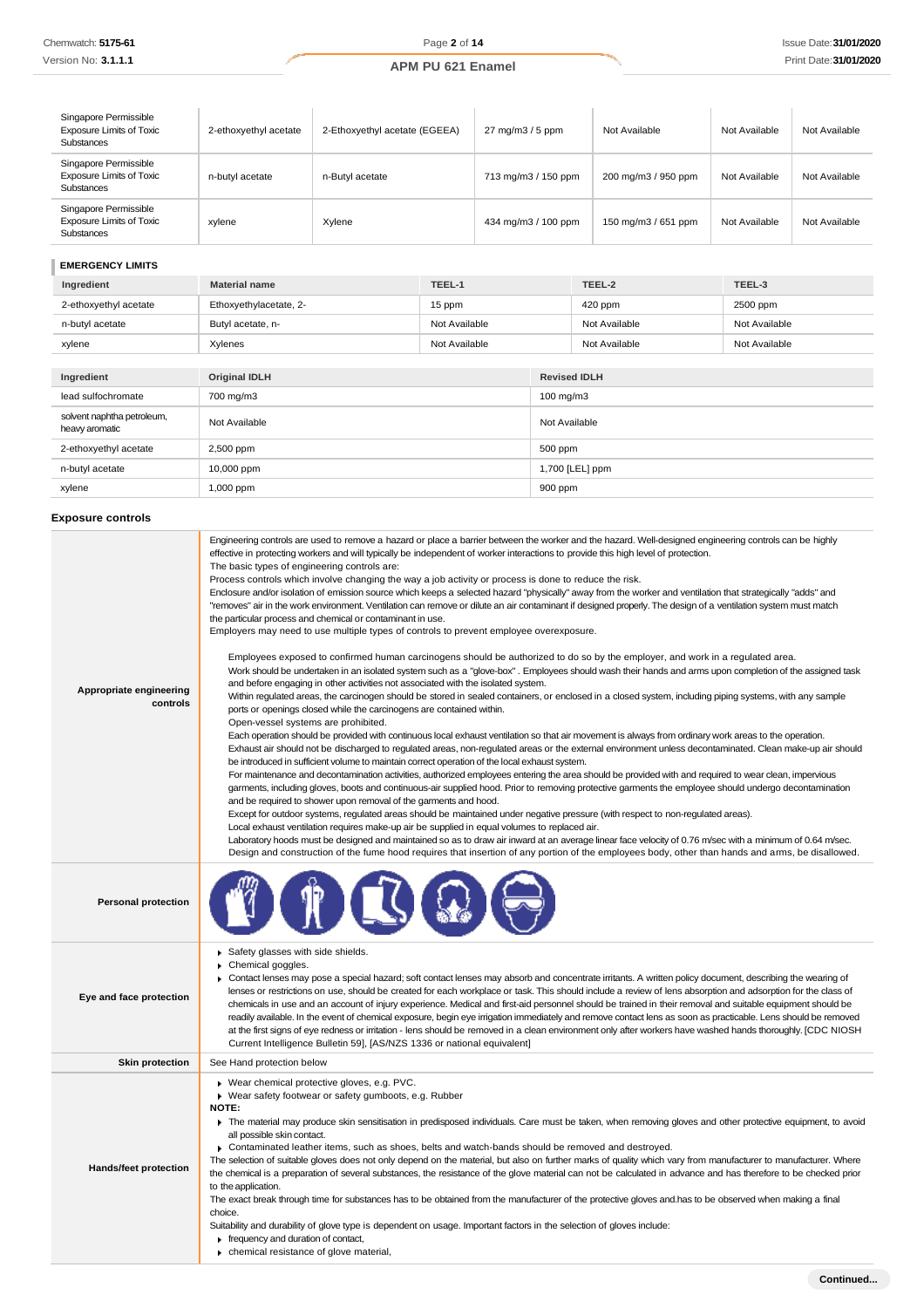|                        | glove thickness and                                                                                                                                                                                                                                                                                                                                                                                                                                                                                                                                                                                                                                                                                                                                                                                                                                                                                                                                                                                                                                                                                                                                                                                                                                                                                                                                                                                                                                                                                                                                                                                                                                                                                                                                                                                                                                                           |
|------------------------|-------------------------------------------------------------------------------------------------------------------------------------------------------------------------------------------------------------------------------------------------------------------------------------------------------------------------------------------------------------------------------------------------------------------------------------------------------------------------------------------------------------------------------------------------------------------------------------------------------------------------------------------------------------------------------------------------------------------------------------------------------------------------------------------------------------------------------------------------------------------------------------------------------------------------------------------------------------------------------------------------------------------------------------------------------------------------------------------------------------------------------------------------------------------------------------------------------------------------------------------------------------------------------------------------------------------------------------------------------------------------------------------------------------------------------------------------------------------------------------------------------------------------------------------------------------------------------------------------------------------------------------------------------------------------------------------------------------------------------------------------------------------------------------------------------------------------------------------------------------------------------|
|                        | dexterity                                                                                                                                                                                                                                                                                                                                                                                                                                                                                                                                                                                                                                                                                                                                                                                                                                                                                                                                                                                                                                                                                                                                                                                                                                                                                                                                                                                                                                                                                                                                                                                                                                                                                                                                                                                                                                                                     |
|                        | Select gloves tested to a relevant standard (e.g. Europe EN 374, US F739, AS/NZS 2161.1 or national equivalent).                                                                                                                                                                                                                                                                                                                                                                                                                                                                                                                                                                                                                                                                                                                                                                                                                                                                                                                                                                                                                                                                                                                                                                                                                                                                                                                                                                                                                                                                                                                                                                                                                                                                                                                                                              |
|                        | When prolonged or frequently repeated contact may occur, a glove with a protection class of 5 or higher (breakthrough time greater than 240 minutes                                                                                                                                                                                                                                                                                                                                                                                                                                                                                                                                                                                                                                                                                                                                                                                                                                                                                                                                                                                                                                                                                                                                                                                                                                                                                                                                                                                                                                                                                                                                                                                                                                                                                                                           |
|                        | according to EN 374, AS/NZS 2161.10.1 or national equivalent) is recommended.                                                                                                                                                                                                                                                                                                                                                                                                                                                                                                                                                                                                                                                                                                                                                                                                                                                                                                                                                                                                                                                                                                                                                                                                                                                                                                                                                                                                                                                                                                                                                                                                                                                                                                                                                                                                 |
|                        | When only brief contact is expected, a glove with a protection class of 3 or higher (breakthrough time greater than 60 minutes according to EN 374, AS/NZS                                                                                                                                                                                                                                                                                                                                                                                                                                                                                                                                                                                                                                                                                                                                                                                                                                                                                                                                                                                                                                                                                                                                                                                                                                                                                                                                                                                                                                                                                                                                                                                                                                                                                                                    |
|                        | 2161.10.1 or national equivalent) is recommended.                                                                                                                                                                                                                                                                                                                                                                                                                                                                                                                                                                                                                                                                                                                                                                                                                                                                                                                                                                                                                                                                                                                                                                                                                                                                                                                                                                                                                                                                                                                                                                                                                                                                                                                                                                                                                             |
|                        | Some glove polymer types are less affected by movement and this should be taken into account when considering gloves for long-term use.                                                                                                                                                                                                                                                                                                                                                                                                                                                                                                                                                                                                                                                                                                                                                                                                                                                                                                                                                                                                                                                                                                                                                                                                                                                                                                                                                                                                                                                                                                                                                                                                                                                                                                                                       |
|                        | Contaminated gloves should be replaced.                                                                                                                                                                                                                                                                                                                                                                                                                                                                                                                                                                                                                                                                                                                                                                                                                                                                                                                                                                                                                                                                                                                                                                                                                                                                                                                                                                                                                                                                                                                                                                                                                                                                                                                                                                                                                                       |
|                        | Gloves must only be wom on clean hands. After using gloves, hands should be washed and dried thoroughly. Application of a non-perfumed moisturiser is                                                                                                                                                                                                                                                                                                                                                                                                                                                                                                                                                                                                                                                                                                                                                                                                                                                                                                                                                                                                                                                                                                                                                                                                                                                                                                                                                                                                                                                                                                                                                                                                                                                                                                                         |
|                        | recommended.                                                                                                                                                                                                                                                                                                                                                                                                                                                                                                                                                                                                                                                                                                                                                                                                                                                                                                                                                                                                                                                                                                                                                                                                                                                                                                                                                                                                                                                                                                                                                                                                                                                                                                                                                                                                                                                                  |
| <b>Body protection</b> | See Other protection below                                                                                                                                                                                                                                                                                                                                                                                                                                                                                                                                                                                                                                                                                                                                                                                                                                                                                                                                                                                                                                                                                                                                                                                                                                                                                                                                                                                                                                                                                                                                                                                                                                                                                                                                                                                                                                                    |
| Other protection       | Employees working with confirmed human carcinogens should be provided with, and be required to wear, clean, full body protective clothing (smocks,<br>coveralls, or long-sleeved shirt and pants), shoe covers and gloves prior to entering the regulated area. [AS/NZS ISO 6529:2006 or national equivalent]<br>Employees engaged in handling operations involving carcinogens should be provided with, and required to wear and use half-face filter-type respirators with<br>filters for dusts, mists and fumes, or air purifying canisters or cartridges. A respirator affording higher levels of protection may be substituted. [AS/NZS 1715<br>or national equivalent]<br>Emergency deluge showers and eyewash fountains, supplied with potable water, should be located near, within sight of, and on the same level with locations<br>where direct exposure is likely.<br>Prior to each exit from an area containing confirmed human carcinogens, employees should be required to remove and leave protective clothing and<br>equipment at the point of exit and at the last exit of the day, to place used clothing and equipment in impervious containers at the point of exit for purposes of<br>decontamination or disposal. The contents of such impervious containers must be identified with suitable labels. For maintenance and decontamination<br>activities, authorized employees entering the area should be provided with and required to wear clean, impervious garments, including gloves, boots and<br>continuous-air supplied hood.<br>Prior to removing protective garments the employee should undergo decontamination and be required to shower upon removal of the garments and hood.<br>Overalls.<br>PVC Apron.<br>PVC protective suit may be required if exposure severe.<br>Eyewash unit.<br>Ensure there is ready access to a safety shower. |
| <b>Thermal hazards</b> | Not Available                                                                                                                                                                                                                                                                                                                                                                                                                                                                                                                                                                                                                                                                                                                                                                                                                                                                                                                                                                                                                                                                                                                                                                                                                                                                                                                                                                                                                                                                                                                                                                                                                                                                                                                                                                                                                                                                 |
|                        |                                                                                                                                                                                                                                                                                                                                                                                                                                                                                                                                                                                                                                                                                                                                                                                                                                                                                                                                                                                                                                                                                                                                                                                                                                                                                                                                                                                                                                                                                                                                                                                                                                                                                                                                                                                                                                                                               |

### **Recommended material(s)**

**GLOVE SELECTION INDEX**

Glove selection is based on a modified presentation of the:

*"***Forsberg Clothing Performance Index".**

The effect(s) of the following substance(s) are taken into account in the *computergenerated* selection:

APM PU 621 Enamel

| <b>Material</b>       | CPI     |
|-----------------------|---------|
| ##n-butyl             | acetate |
| <b>BUTYL</b>          | C       |
| <b>BUTYL/NEOPRENE</b> | C       |
| <b>HYPALON</b>        | C       |
| NAT+NEOPR+NITRILE     | C       |
| <b>NATURAL RUBBER</b> | C       |
| NATURAL+NEOPRENE      | C       |
| <b>NEOPRENE</b>       | C       |
| NEOPRENE/NATURAL      | C       |
| <b>NITRILE</b>        | C       |
| NITRILE+PVC           | C       |
| PE                    | C       |
| PE/EVAL/PE            | C       |
| <b>PVA</b>            | C       |
| <b>PVC</b>            | C       |
| PVDC/PE/PVDC          | C       |
| SARANEX-23            | C       |
| <b>TEFLON</b>         | C       |
| <b>VITON</b>          | C       |
| VITON/BUTYL           | C       |

\* CPI - Chemwatch Performance Index

B: Satisfactory; may degrade after 4 hours continuous immersion

C: Poor to Dangerous Choice for other than short term immersion

**NOTE**: As a series of factors will influence the actual performance of the glove, a final selection must be based on detailed observation. -

\* Where the glove is to be used on a short term, casual or infrequent basis, factors such as "feel" or convenience (e.g. disposability), may dictate a choice of gloves which might otherwise be unsuitable following long-term or frequent use. A qualified practitioner should be consulted.

#### **Respiratory protection**

Type A-P Filter of sufficient capacity. (AS/NZS 1716 & 1715, EN 143:2000 & 149:2001, ANSI Z88 or national equivalent)

Where the concentration of gas/particulates in the breathing zone, approaches or exceeds the "Exposure Standard" (or ES), respiratory protection is required. Degree of protection varies with both face-piece and Class of filter; the nature of protection

varies with Type of filter.

| <b>Required Minimum</b><br><b>Protection Factor</b> | <b>Half-Face</b><br>Respirator | <b>Full-Face</b><br>Respirator    | <b>Powered Air</b><br>Respirator       |
|-----------------------------------------------------|--------------------------------|-----------------------------------|----------------------------------------|
| up to $10 \times ES$                                | A-AUS P2                       | ٠                                 | A-PAPR-AUS /<br>Class 1 P <sub>2</sub> |
| up to $50 \times ES$                                |                                | A-AUS / Class 1<br>P <sub>2</sub> |                                        |
| up to $100 \times ES$                               | ٠                              | $A-2P2$                           | A-PAPR-2 P2 $\land$                    |

^ - Full-face

A(All classes) = Organic vapours, B AUS or B1 = Acid gasses, B2 = Acid gas or hydrogen cyanide(HCN), B3 = Acid gas or hydrogen cyanide(HCN), E = Sulfur dioxide(SO2), G = Agricultural chemicals,  $K =$  Ammonia(NH3), Hg = Mercury, NO = Oxides of nitrogen, MB = Methyl bromide, AX = Low boiling point organic compounds(below 65 degC)

A: Best Selection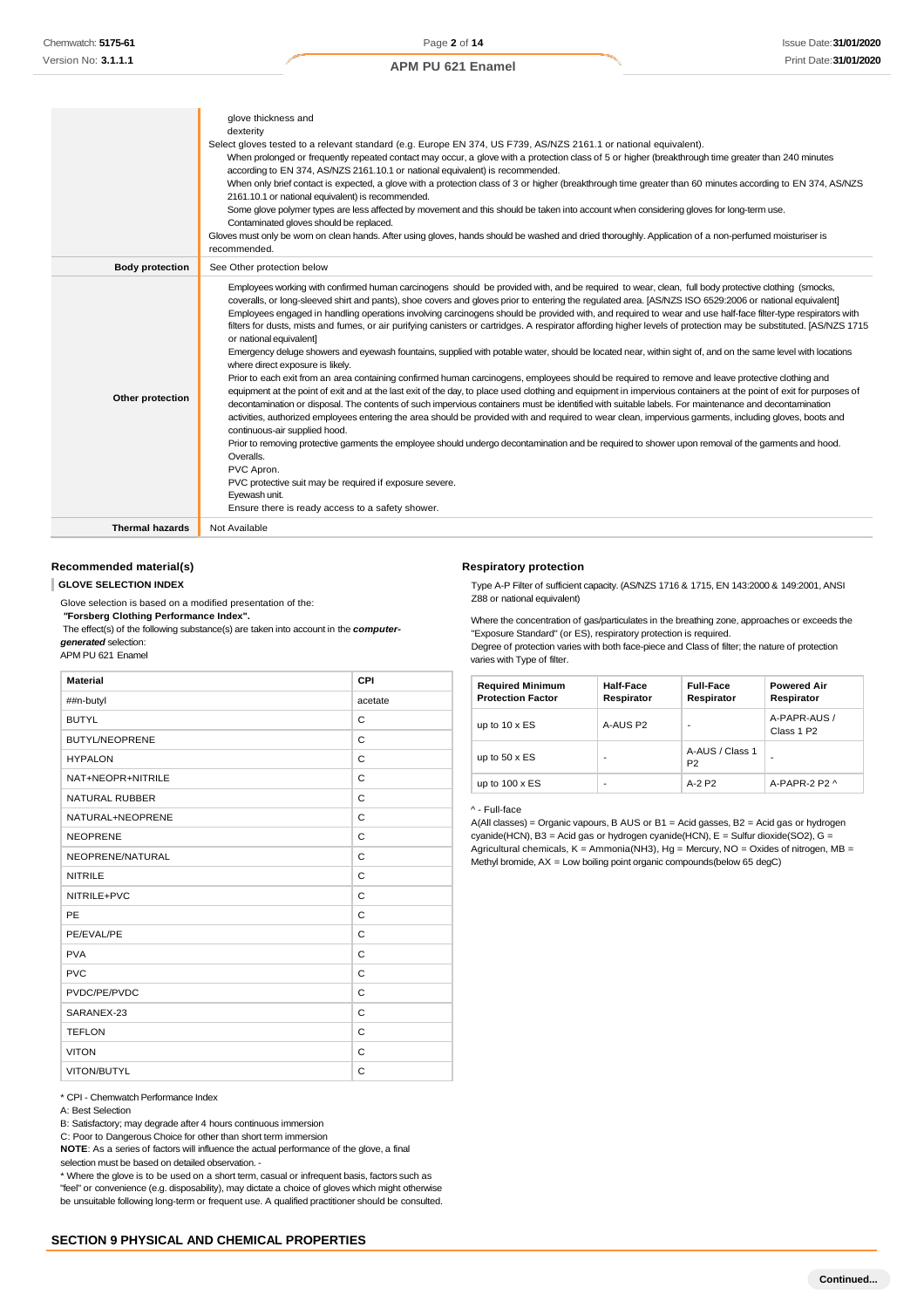# **Information on basic physical and chemical properties**

| Appearance                                      | Yellow flammable liquid; does not mix with water.   Viscosity: 70-80 KU |                                                   |                |
|-------------------------------------------------|-------------------------------------------------------------------------|---------------------------------------------------|----------------|
|                                                 |                                                                         |                                                   |                |
| <b>Physical state</b>                           | Liquid                                                                  | Relative density (Water = 1)                      | 1.26-1.30      |
| Odour                                           | Not Available                                                           | <b>Partition coefficient</b><br>n-octanol / water | Not Available  |
| <b>Odour threshold</b>                          | Not Available                                                           | Auto-ignition temperature<br>$(^{\circ}C)$        | Not Available  |
| pH (as supplied)                                | Not Applicable                                                          | Decomposition<br>temperature                      | Not Available  |
| Melting point / freezing<br>point (°C)          | Not Available                                                           | <b>Viscosity (cSt)</b>                            | Not Available  |
| Initial boiling point and<br>boiling range (°C) | Not Available                                                           | Molecular weight (g/mol)                          | Not Applicable |
| Flash point (°C)                                | 24                                                                      | <b>Taste</b>                                      | Not Available  |
| <b>Evaporation rate</b>                         | Not Available                                                           | <b>Explosive properties</b>                       | Not Available  |
| <b>Flammability</b>                             | Flammable.                                                              | <b>Oxidising properties</b>                       | Not Available  |
| Upper Explosive Limit (%)                       | Not Available                                                           | Surface Tension (dyn/cm or<br>$mN/m$ )            | Not Available  |
| Lower Explosive Limit (%)                       | Not Available                                                           | <b>Volatile Component (%vol)</b>                  | 50-60          |
| Vapour pressure (kPa)                           | Not Available                                                           | Gas group                                         | Not Available  |
| Solubility in water (g/L)                       | Immiscible                                                              | pH as a solution (1%)                             | Not Applicable |
| Vapour density (Air = 1)                        | Not Available                                                           | VOC g/L                                           | Not Available  |

# **SECTION 10 STABILITY AND REACTIVITY**

| Reactivity                            | See section 7                                                                                                                    |
|---------------------------------------|----------------------------------------------------------------------------------------------------------------------------------|
| <b>Chemical stability</b>             | Unstable in the presence of incompatible materials.<br>Product is considered stable.<br>Hazardous polymerisation will not occur. |
| Possibility of hazardous<br>reactions | See section 7                                                                                                                    |
| <b>Conditions to avoid</b>            | See section 7                                                                                                                    |
| Incompatible materials                | See section 7                                                                                                                    |
| Hazardous decomposition<br>products   | See section 5                                                                                                                    |

# **SECTION 11 TOXICOLOGICAL INFORMATION**

### **Information on toxicological effects**

| <b>Inhaled</b>      | Inhalation of vapours or aerosols (mists, fumes), generated by the material during the course of normal handling, may be harmful.<br>The acute toxicity of inhaled alkylbenzenes is best described by central nervous system depression. As a rule, these compounds may also act as general<br>anaesthetics.<br>Systemic poisoning produced by general anaesthesia is characterised by lightheadedness, nervousness, apprehension, euphoria, confusion, dizziness,<br>drowsiness, tinnitus, blurred or double vision, vomiting and sensations of heat, cold or numbness, twitching, tremors, convulsions, unconsciousness and<br>respiratory depression and arrest. Cardiac arrest may result from cardiovascular collapse. Bradycardia, and hypotension may also be produced.<br>Inhaled alkylbenzene vapours cause death in animals at air levels that are relatively similar (typically LC50s are in the range 5000 -8000 ppm for 4 to 8 hour<br>exposures). It is likely that acute inhalation exposure to alkylbenzenes resembles that to general anaesthetics.<br>Alkylbenzenes are not generally toxic other than at high levels of exposure. This may be because their metabolites have a low order of toxicity and are easily<br>excreted. There is little or no evidence to suggest that metabolic pathways can become saturated leading to spillover to alternate pathways. Nor is there<br>evidence that toxic reactive intermediates, which may produce subsequent toxic or mutagenic effects, are formed<br>Inhalation may result in chrome ulcers or sores of nasal mucosa and lung damage.<br>Acute effects from inhalation of high vapour concentrations may be chest and nasal irritation with coughing, sneezing, headache and even nausea. |
|---------------------|----------------------------------------------------------------------------------------------------------------------------------------------------------------------------------------------------------------------------------------------------------------------------------------------------------------------------------------------------------------------------------------------------------------------------------------------------------------------------------------------------------------------------------------------------------------------------------------------------------------------------------------------------------------------------------------------------------------------------------------------------------------------------------------------------------------------------------------------------------------------------------------------------------------------------------------------------------------------------------------------------------------------------------------------------------------------------------------------------------------------------------------------------------------------------------------------------------------------------------------------------------------------------------------------------------------------------------------------------------------------------------------------------------------------------------------------------------------------------------------------------------------------------------------------------------------------------------------------------------------------------------------------------------------------------------------------------------------------------------------------------------------|
| Ingestion           | Accidental ingestion of the material may be harmful; animal experiments indicate that ingestion of less than 150 gram may be fatal or may produce serious<br>damage to the health of the individual.<br>Considered an unlikely route of entry in commercial/industrial environments                                                                                                                                                                                                                                                                                                                                                                                                                                                                                                                                                                                                                                                                                                                                                                                                                                                                                                                                                                                                                                                                                                                                                                                                                                                                                                                                                                                                                                                                            |
| <b>Skin Contact</b> | Skin contact with the material may damage the health of the individual; systemic effects may result following absorption.<br>There is some evidence to suggest that this material can cause inflammation of the skin on contact in some persons.<br>Skin contact may result in severe irritation particularly to broken skin. Ulceration known as "chrome ulcers" may develop. Chrome ulcers and skin cancer are<br>significantly related.<br>Open cuts, abraded or irritated skin should not be exposed to this material<br>Entry into the blood-stream, through, for example, cuts, abrasions or lesions, may produce systemic injury with harmful effects. Examine the skin prior to the use<br>of the material and ensure that any external damage is suitably protected.                                                                                                                                                                                                                                                                                                                                                                                                                                                                                                                                                                                                                                                                                                                                                                                                                                                                                                                                                                                  |
| Eye                 | The material may be irritating to the eye, with prolonged contact causing inflammation. Repeated or prolonged exposure to irritants may produce conjunctivitis.                                                                                                                                                                                                                                                                                                                                                                                                                                                                                                                                                                                                                                                                                                                                                                                                                                                                                                                                                                                                                                                                                                                                                                                                                                                                                                                                                                                                                                                                                                                                                                                                |
| Chronic             | Substance accumulation, in the human body, is likely and may cause some concem following repeated or long-term occupational exposure.<br>Skin contact with the material is more likely to cause a sensitisation reaction in some persons compared to the general population.<br>There is ample evidence that this material can be regarded as being able to cause cancer in humans based on experiments and other information.<br>Harmful: danger of serious damage to health by prolonged exposure through inhalation, in contact with skin and if swallowed.<br>This material can cause serious damage if one is exposed to it for long periods. It can be assumed that it contains a substance which can produce severe<br>defects.<br>Ample evidence exists from experimentation that reduced human fertility is directly caused by exposure to the material.                                                                                                                                                                                                                                                                                                                                                                                                                                                                                                                                                                                                                                                                                                                                                                                                                                                                                              |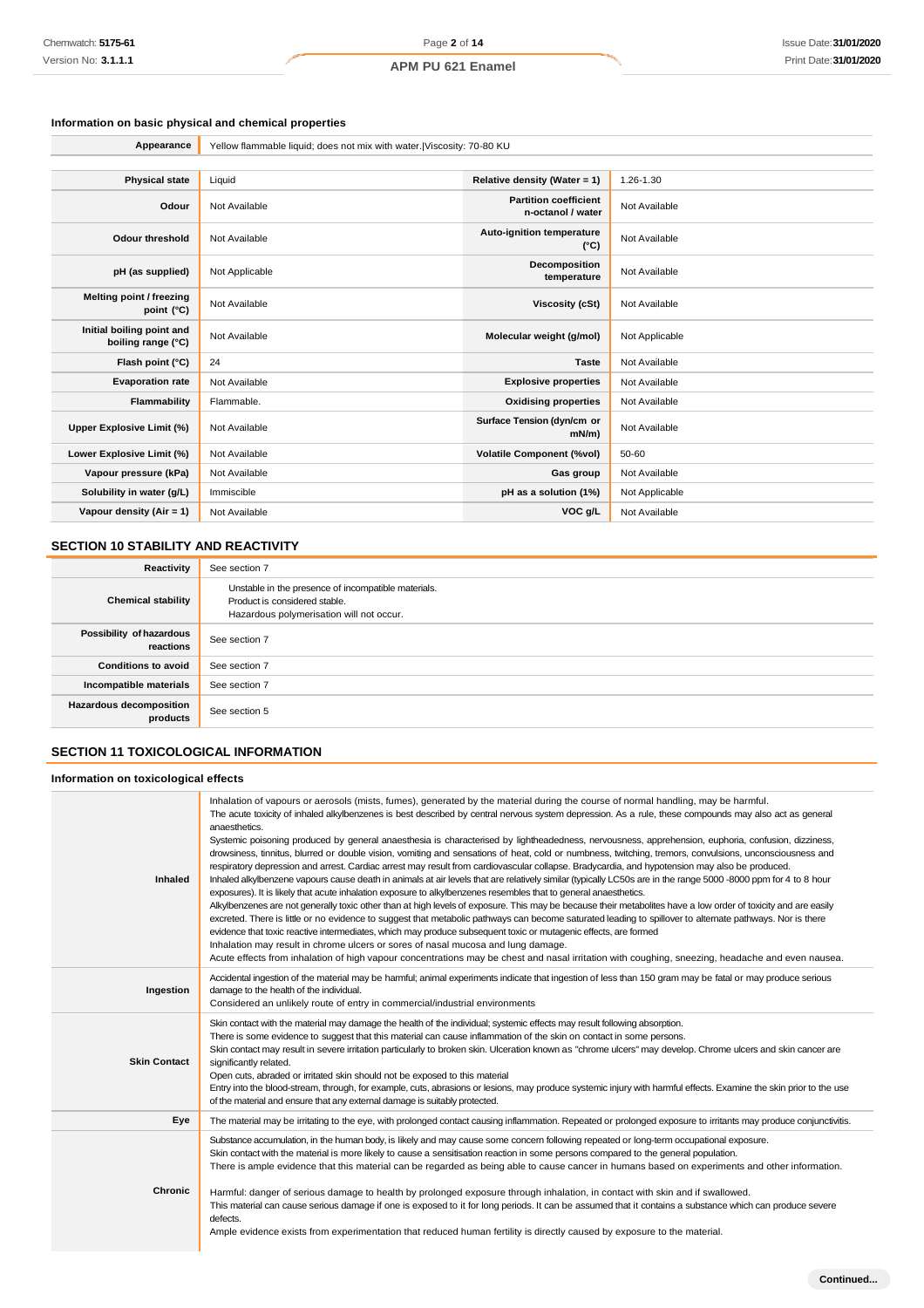|                                                        | Ample evidence exists that developmental disorders are directly caused by human exposure to the material.<br>There is some evidence that inhaling this product is more likely to cause a sensitisation reaction in some persons compared to the general population.<br>Lead, in large amounts, can affect the blood, nervous system, heart, glands, immune system and digestive system. Anaemia may occur.<br>Chromium (III) is an essential trace mineral. Chronic exposure to chromium (III) irritates the airways, malnourishes the liver and kidneys, causes fluid in the<br>lungs, and adverse effects on white blood cells, and also increases the risk of developing lung cancer.<br>Women exposed to xylene in the first 3 months of pregnancy showed a slightly increased risk of miscarriage and birth defects. Evaluation of workers chronically<br>exposed to xylene has demonstrated lack of genetic toxicity.<br>Lead can cross the placenta, and cause miscarriage, stillbirths and birth defects. Exposure before birth can cause mental retardation, behavioural disorders<br>and infant death. |                                                                                                  |  |
|--------------------------------------------------------|------------------------------------------------------------------------------------------------------------------------------------------------------------------------------------------------------------------------------------------------------------------------------------------------------------------------------------------------------------------------------------------------------------------------------------------------------------------------------------------------------------------------------------------------------------------------------------------------------------------------------------------------------------------------------------------------------------------------------------------------------------------------------------------------------------------------------------------------------------------------------------------------------------------------------------------------------------------------------------------------------------------------------------------------------------------------------------------------------------------|--------------------------------------------------------------------------------------------------|--|
|                                                        |                                                                                                                                                                                                                                                                                                                                                                                                                                                                                                                                                                                                                                                                                                                                                                                                                                                                                                                                                                                                                                                                                                                  |                                                                                                  |  |
| APM PU 621 Enamel                                      | <b>TOXICITY</b><br>Not Available                                                                                                                                                                                                                                                                                                                                                                                                                                                                                                                                                                                                                                                                                                                                                                                                                                                                                                                                                                                                                                                                                 | <b>IRRITATION</b><br>Not Available                                                               |  |
| lead sulfochromate                                     | <b>TOXICITY</b><br>Oral (rat) LD50: >5000 mg/kg <sup>*</sup> . <sup>[2]</sup>                                                                                                                                                                                                                                                                                                                                                                                                                                                                                                                                                                                                                                                                                                                                                                                                                                                                                                                                                                                                                                    | <b>IRRITATION</b><br>*[Sudarshan Chemical Ind.]<br>Nil reported<br>Nil Reported<br>Nil Reported. |  |
|                                                        | <b>TOXICITY</b>                                                                                                                                                                                                                                                                                                                                                                                                                                                                                                                                                                                                                                                                                                                                                                                                                                                                                                                                                                                                                                                                                                  | <b>IRRITATION</b>                                                                                |  |
|                                                        | dermal (rat) LD50: >2000 mg/kg <sup>[1]</sup>                                                                                                                                                                                                                                                                                                                                                                                                                                                                                                                                                                                                                                                                                                                                                                                                                                                                                                                                                                                                                                                                    | [PETROFIN]                                                                                       |  |
| solvent naphtha petroleum,<br>heavy aromatic           | Inhalation (rat) LC50: >0.59 mg/L/4H[2]<br>Oral (bird) LD50: >2250 mg/kg <sup>[2]</sup><br>Oral (rat) LD50: >2000 mg/kg <sup>[1]</sup>                                                                                                                                                                                                                                                                                                                                                                                                                                                                                                                                                                                                                                                                                                                                                                                                                                                                                                                                                                           | Eye (rabbit): Irritating                                                                         |  |
|                                                        |                                                                                                                                                                                                                                                                                                                                                                                                                                                                                                                                                                                                                                                                                                                                                                                                                                                                                                                                                                                                                                                                                                                  |                                                                                                  |  |
|                                                        | <b>TOXICITY</b>                                                                                                                                                                                                                                                                                                                                                                                                                                                                                                                                                                                                                                                                                                                                                                                                                                                                                                                                                                                                                                                                                                  | <b>IRRITATION</b>                                                                                |  |
|                                                        | Dermal (rabbit) LD50: 10500 mg/kg <sup>[2]</sup>                                                                                                                                                                                                                                                                                                                                                                                                                                                                                                                                                                                                                                                                                                                                                                                                                                                                                                                                                                                                                                                                 | Dermal (rabbit):420 mg(open)-mild                                                                |  |
|                                                        |                                                                                                                                                                                                                                                                                                                                                                                                                                                                                                                                                                                                                                                                                                                                                                                                                                                                                                                                                                                                                                                                                                                  |                                                                                                  |  |
| 2-ethoxyethyl acetate                                  | Inhalation (rat) LC50: >1500 ppm/8H $^{[2]}$                                                                                                                                                                                                                                                                                                                                                                                                                                                                                                                                                                                                                                                                                                                                                                                                                                                                                                                                                                                                                                                                     | Eye (rabbit): 40 mg - moderate                                                                   |  |
|                                                        | Inhalation (rat) LC50: 12.1 mg/L/8 hd <sup>[2]</sup>                                                                                                                                                                                                                                                                                                                                                                                                                                                                                                                                                                                                                                                                                                                                                                                                                                                                                                                                                                                                                                                             |                                                                                                  |  |
|                                                        | Oral (rat) LD50: 2700 mg/kg <sup>[2]</sup>                                                                                                                                                                                                                                                                                                                                                                                                                                                                                                                                                                                                                                                                                                                                                                                                                                                                                                                                                                                                                                                                       |                                                                                                  |  |
|                                                        | <b>TOXICITY</b>                                                                                                                                                                                                                                                                                                                                                                                                                                                                                                                                                                                                                                                                                                                                                                                                                                                                                                                                                                                                                                                                                                  | <b>IRRITATION</b>                                                                                |  |
|                                                        | Dermal (rabbit) LD50: >14080 mg/kg <sup>[1]</sup>                                                                                                                                                                                                                                                                                                                                                                                                                                                                                                                                                                                                                                                                                                                                                                                                                                                                                                                                                                                                                                                                | * [PPG]                                                                                          |  |
|                                                        | Inhalation (rat) LC50: 2000 ppm/4Hg <sup>[2]</sup>                                                                                                                                                                                                                                                                                                                                                                                                                                                                                                                                                                                                                                                                                                                                                                                                                                                                                                                                                                                                                                                               | Eye (human): 300 mg                                                                              |  |
| n-butyl acetate                                        | Inhalation (rat) LC50: 390 ppm/4h <sup>[2]</sup>                                                                                                                                                                                                                                                                                                                                                                                                                                                                                                                                                                                                                                                                                                                                                                                                                                                                                                                                                                                                                                                                 | Eye (rabbit): 20 mg (open)-SEVERE                                                                |  |
|                                                        | Oral (rat) LD50: 10736 mg/kg[1]                                                                                                                                                                                                                                                                                                                                                                                                                                                                                                                                                                                                                                                                                                                                                                                                                                                                                                                                                                                                                                                                                  | Eye (rabbit): 20 mg/24h - moderate                                                               |  |
|                                                        |                                                                                                                                                                                                                                                                                                                                                                                                                                                                                                                                                                                                                                                                                                                                                                                                                                                                                                                                                                                                                                                                                                                  |                                                                                                  |  |
|                                                        |                                                                                                                                                                                                                                                                                                                                                                                                                                                                                                                                                                                                                                                                                                                                                                                                                                                                                                                                                                                                                                                                                                                  | Skin (rabbit): 500 mg/24h-moderate                                                               |  |
|                                                        | <b>TOXICITY</b>                                                                                                                                                                                                                                                                                                                                                                                                                                                                                                                                                                                                                                                                                                                                                                                                                                                                                                                                                                                                                                                                                                  | <b>IRRITATION</b>                                                                                |  |
|                                                        | Dermal (rabbit) LD50: >1700 mg/kg <sup>[2]</sup>                                                                                                                                                                                                                                                                                                                                                                                                                                                                                                                                                                                                                                                                                                                                                                                                                                                                                                                                                                                                                                                                 | Eye (human): 200 ppm irritant                                                                    |  |
|                                                        |                                                                                                                                                                                                                                                                                                                                                                                                                                                                                                                                                                                                                                                                                                                                                                                                                                                                                                                                                                                                                                                                                                                  |                                                                                                  |  |
| xylene                                                 | Inhalation (rat) LC50: 5000 ppm/4h <sup>[2]</sup>                                                                                                                                                                                                                                                                                                                                                                                                                                                                                                                                                                                                                                                                                                                                                                                                                                                                                                                                                                                                                                                                | Eye (rabbit): 5 mg/24h SEVERE                                                                    |  |
|                                                        | Oral (rat) LD50: 4300 mg/kgt <sup>[2]</sup>                                                                                                                                                                                                                                                                                                                                                                                                                                                                                                                                                                                                                                                                                                                                                                                                                                                                                                                                                                                                                                                                      | Eye (rabbit): 87 mg mild                                                                         |  |
|                                                        |                                                                                                                                                                                                                                                                                                                                                                                                                                                                                                                                                                                                                                                                                                                                                                                                                                                                                                                                                                                                                                                                                                                  | Skin (rabbit):500 mg/24h moderate                                                                |  |
| Legend:                                                | 1. Value obtained from Europe ECHA Registered Substances - Acute toxicity 2.* Value obtained from manufacturer's SDS. Unless otherwise specified data<br>extracted from RTECS - Register of Toxic Effect of chemical Substances                                                                                                                                                                                                                                                                                                                                                                                                                                                                                                                                                                                                                                                                                                                                                                                                                                                                                  |                                                                                                  |  |
| <b>LEAD SULFOCHROMATE</b>                              | The following information refers to contact allergens as a group and may not be specific to this product.<br>Contact allergies quickly manifest themselves as contact eczema, more rarely as urticaria or Quincke's oedema. The pathogenesis of contact eczema<br>involves a cell-mediated (T lymphocytes) immune reaction of the delayed type. Other allergic skin reactions, e.g. contact urticaria, involve antibody-<br>mediated immune reactions. The significance of the contact allergen is not simply determined by its sensitisation potential: the distribution of the substance<br>and the opportunities for contact with it are equally important. A weakly sensitising substance which is widely distributed can be a more important allergen<br>than one with stronger sensitising potential with which few individuals come into contact. From a clinical point of view, substances are noteworthy if they<br>produce an allergic test reaction in more than 1% of the persons tested.<br>No significant acute toxicological data identified in literature search.                                |                                                                                                  |  |
|                                                        | <b>WARNING:</b> This substance has been classified by the IARC as Group 1: <b>CARCINOGENIC TO HUMANS</b> .<br>Lead can cross the placenta, and cause miscarriage, stillbirths and birth defects. Exposure before birth can cause mental retardation, behavioural                                                                                                                                                                                                                                                                                                                                                                                                                                                                                                                                                                                                                                                                                                                                                                                                                                                 |                                                                                                  |  |
|                                                        | disorders and infant death.<br>lead chromate: lead sulfate: Human lymphocyte mutagen                                                                                                                                                                                                                                                                                                                                                                                                                                                                                                                                                                                                                                                                                                                                                                                                                                                                                                                                                                                                                             |                                                                                                  |  |
| SOLVENT NAPHTHA<br>PETROLEUM, HEAVY<br><b>AROMATIC</b> | for petroleum:<br>This product contains benzene which is known to cause acute myeloid leukaemia and n-hexane which has been shown to metabolize to compounds which<br>are neuropathic.<br>This product contains toluene. There are indications from animal studies that prolonged exposure to high concentrations of toluene may lead to hearing<br>loss.<br>This product contains ethyl benzene and naphthalene from which there is evidence of tumours in rodents                                                                                                                                                                                                                                                                                                                                                                                                                                                                                                                                                                                                                                              |                                                                                                  |  |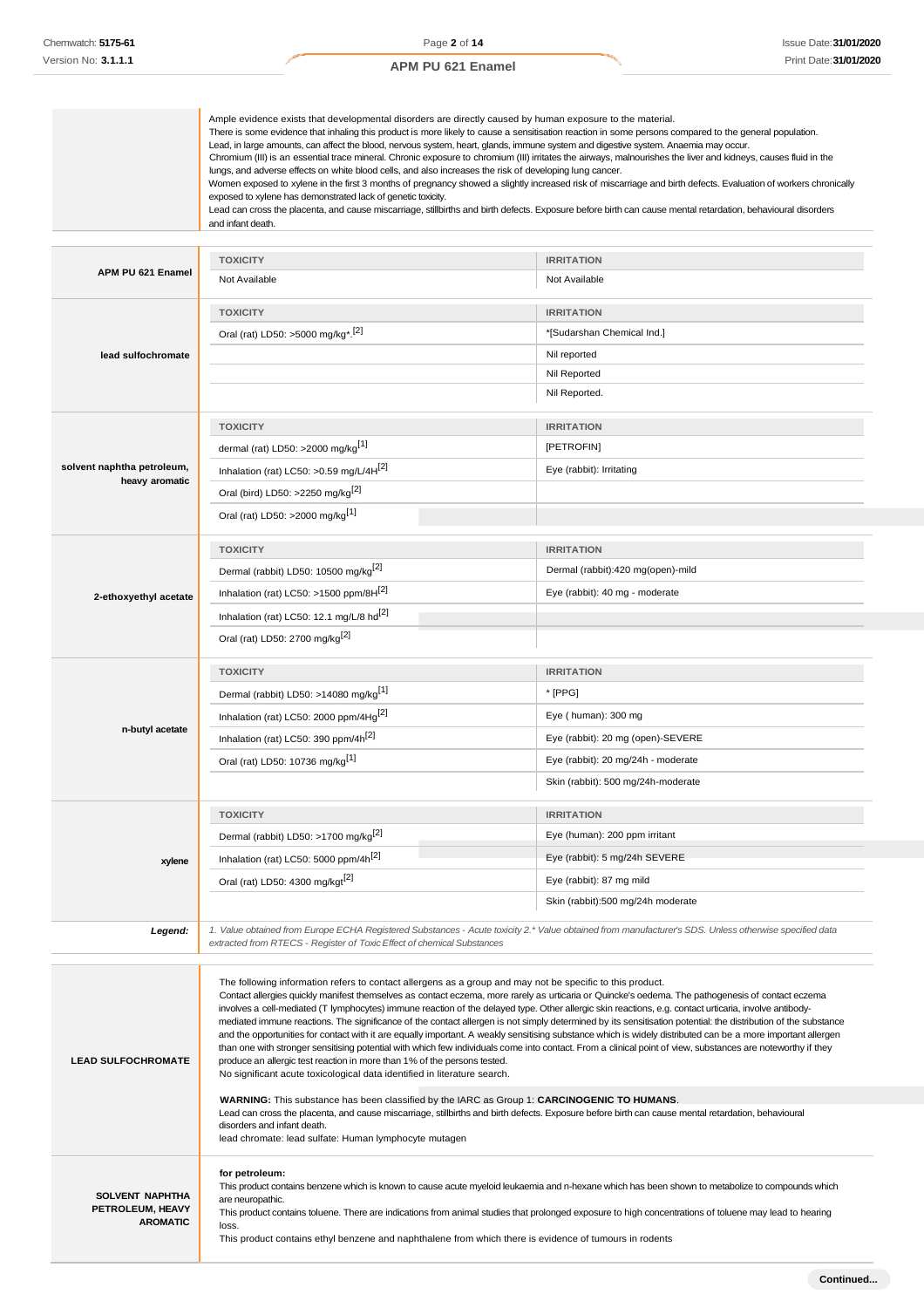|                              | Carcinogenicity: Inhalation exposure to mice causes liver tumours, which are not considered relevant to humans. Inhalation exposure to rats causes<br>kidney tumours which are not considered relevant to humans.<br>Mutagenicity: There is a large database of mutagenicity studies on gasoline and gasoline blending streams, which use a wide variety of endpoints and<br>give predominantly negative results. All in vivo studies in animals and recent studies in exposed humans (e.g. petrol service station attendants) have shown<br>negative results in mutagenicity assays.<br>Reproductive Toxicity: Repeated exposure of pregnant rats to high concentrations of toluene (around or exceeding 1000 ppm) can cause developmental<br>effects, such as lower birth weight and developmental neurotoxicity, on the foetus. However, in a two-generation reproductive study in rats exposed to<br>gasoline vapour condensate, no adverse effects on the foetus were observed.<br>Human Effects: Prolonged/repeated contact may cause defatting of the skin which can lead to dermatitis and may make the skin more susceptible to<br>irritation and penetration by other materials.<br>Lifetime exposure of rodents to gasoline produces carcinogenicity although the relevance to humans has been questioned. Gasoline induces kidney cancer<br>in male rats as a consequence of accumulation of the alpha2-microglobulin protein in hyaline droplets in the male (but not female) rat kidney. Such<br>abnormal accumulation represents lysosomal overload and leads to chronic renal tubular cell degeneration, accumulation of cell debris, mineralisation of<br>renal medullary tubules and necrosis. A sustained regenerative proliferation occurs in epithelial cells with subsequent neoplastic transformation with<br>continued exposure. The alpha2-microglobulin is produced under the influence of hormonal controls in male rats but not in females and, more importantly,<br>not in humans. |                       |   |
|------------------------------|-----------------------------------------------------------------------------------------------------------------------------------------------------------------------------------------------------------------------------------------------------------------------------------------------------------------------------------------------------------------------------------------------------------------------------------------------------------------------------------------------------------------------------------------------------------------------------------------------------------------------------------------------------------------------------------------------------------------------------------------------------------------------------------------------------------------------------------------------------------------------------------------------------------------------------------------------------------------------------------------------------------------------------------------------------------------------------------------------------------------------------------------------------------------------------------------------------------------------------------------------------------------------------------------------------------------------------------------------------------------------------------------------------------------------------------------------------------------------------------------------------------------------------------------------------------------------------------------------------------------------------------------------------------------------------------------------------------------------------------------------------------------------------------------------------------------------------------------------------------------------------------------------------------------------------------------------------------------------------------------------------------------|-----------------------|---|
| <b>2-ETHOXYETHYL ACETATE</b> | The material may cause skin irritation after prolonged or repeated exposure and may produce on contact skin redness, swelling, the production of vesicles,<br>scaling and thickening of the skin.<br>Exposure to the material for prolonged periods may cause physical defects in the developing embryo (teratogenesis).                                                                                                                                                                                                                                                                                                                                                                                                                                                                                                                                                                                                                                                                                                                                                                                                                                                                                                                                                                                                                                                                                                                                                                                                                                                                                                                                                                                                                                                                                                                                                                                                                                                                                        |                       |   |
| <b>N-BUTYL ACETATE</b>       | The material may produce severe irritation to the eye causing pronounced inflammation. Repeated or prolonged exposure to irritants may produce<br>conjunctivitis.<br>The material may cause skin irritation after prolonged or repeated exposure and may produce on contact skin redness, swelling, the production of vesicles,<br>scaling and thickening of the skin.                                                                                                                                                                                                                                                                                                                                                                                                                                                                                                                                                                                                                                                                                                                                                                                                                                                                                                                                                                                                                                                                                                                                                                                                                                                                                                                                                                                                                                                                                                                                                                                                                                          |                       |   |
| <b>XYLENE</b>                | The material may produce severe irritation to the eye causing pronounced inflammation. Repeated or prolonged exposure to irritants may produce<br>conjunctivitis.<br>The material may cause skin irritation after prolonged or repeated exposure and may produce on contact skin redness, swelling, the production of vesicles,<br>scaling and thickening of the skin.<br>The substance is classified by IARC as Group 3:<br>NOT classifiable as to its carcinogenicity to humans.<br>Evidence of carcinogenicity may be inadequate or limited in animal testing.<br>Reproductive effector in rats                                                                                                                                                                                                                                                                                                                                                                                                                                                                                                                                                                                                                                                                                                                                                                                                                                                                                                                                                                                                                                                                                                                                                                                                                                                                                                                                                                                                              |                       |   |
| <b>Acute Toxicity</b>        |                                                                                                                                                                                                                                                                                                                                                                                                                                                                                                                                                                                                                                                                                                                                                                                                                                                                                                                                                                                                                                                                                                                                                                                                                                                                                                                                                                                                                                                                                                                                                                                                                                                                                                                                                                                                                                                                                                                                                                                                                 | Carcinogenicity       |   |
| Skin Irritation/Corrosion    | ⋒                                                                                                                                                                                                                                                                                                                                                                                                                                                                                                                                                                                                                                                                                                                                                                                                                                                                                                                                                                                                                                                                                                                                                                                                                                                                                                                                                                                                                                                                                                                                                                                                                                                                                                                                                                                                                                                                                                                                                                                                               | <b>Reproductivity</b> | ັ |

| <b>Acute Toxicity</b>                       | $\checkmark$ | Carcinogenicity                 | ✔                                                                                                                                                                  |
|---------------------------------------------|--------------|---------------------------------|--------------------------------------------------------------------------------------------------------------------------------------------------------------------|
| <b>Skin Irritation/Corrosion</b>            | $\circ$      | Reproductivity                  | $\checkmark$                                                                                                                                                       |
| <b>Serious Eye</b><br>Damage/Irritation     | $\circ$      | <b>STOT - Single Exposure</b>   | $\circledcirc$                                                                                                                                                     |
| <b>Respiratory or Skin</b><br>sensitisation | $\checkmark$ | <b>STOT - Repeated Exposure</b> | ✔                                                                                                                                                                  |
| Mutagenicity                                | $\circ$      | <b>Aspiration Hazard</b>        | O                                                                                                                                                                  |
|                                             |              | Legend:                         | $\blacktriangleright$ - Data required to make classification available<br>$\blacktriangleright$ - Data available but does not fill the criteria for classification |

*– Data Not Available to makeclassification*

**SECTION 12 ECOLOGICAL INFORMATION**

### **Toxicity**

Very toxic to aquatic organisms, may cause long-term adverse effects in the aquatic environment.

Do NOT allow product to come in contact with surface waters or to intertidal areas below the mean high water mark. Do not contaminate water when cleaning equipment or disposing of equipment wash-waters.

Wastes resulting from use of the product must be disposed of on site or at approved waste sites.

For Aromatic Substances Series:

Environmental Fate: Large, molecularly complex polycyclic aromatic hydrocarbons, or PAHs, are persistent in the environment longer than smaller PAHs.

Atmospheric Fate: PAHs are 'semi-volatile substances" which can move between the atmosphere and the Earth's surface in repeated, temperature-driven cycles of deposition and volatilization. Terrestrial Fate: BTEX compounds have the potential to move through soil and contaminate ground water, and their vapors are highly flammable and explosive.

Ecotoxicity - Within an aromatic series, acute toxicity increases with increasing alkyl substitution on the aromatic nucleus. The order of most toxic to least in a study using grass shrimp and brown shrimp was dimethylnaphthalenes > methylnaphthalenes >naphthalenes. Anthrcene is a phototoxic PAH. UV light greatly increases the toxicity of anthracene to bluegill sunfish. Biological resources in strong sunlight are at more risk than those that are not. PAHs in general are more frequently associated with chronic risks.

For Organic Pigments:

Environmental Fate: Organic pigments are highly persistent in natural environments.

Atmospheric Fate: The chemical processes underlying breakdown of organic pigments through light or atmospheric conditions are difficult to clarify. Atmospheric contaminants, such as peroxides, which appear as the products of radiation, frequently start the degradation process.

Terrestrial Fate: Color pigments are protected from leaching into groundwater by the plastics, paints and inks that make up the final products incorporating color pigments. These substances will likely partition to soil and sediments. If these chemical are released equally into the three major environmental compartments, (air, water and soil), they will mainly partition into soil and sediments where they will persist. These substances have a high tendency to adsorb to soil, making them immobile. Evaporation from soil surfaces is not expected to occur. If released to soil, organic pigments are not expected to move out of the soil.

Aquatic Fate: With only a few recognized exceptions, organic and inorganic color pigments are extremely insoluble in water. Many pigments are visible in water at concentrations as low as 1 mg/L and pigmented waste waters are therefore usually highly colored and discharge in open waters presents an aesthetic problem. These substances are not expected to be readily or inherently biodegradable.

Ecotoxicity: Color pigments are not a threat to the environment when disposed of with solid waste in appropriate lined landfills. These compounds are non-toxic and are not expected to accumulate/concentrate in the food chain.

For Chromium: Chromium is poorly absorbed by cells found in microorganisms, plants and animals. Hexavalent chromate anions are readily transported into cells and toxicity is closely linked to the higher oxidation state

Ecotoxicity - Toxicity in Aquatic Organisms: Chromium is harmful to aquatic organisms in very low concentrations. Organisms consumed by fish species are very sensitive to low levels of chromium. Chromium is toxic to fish although less so in warm water. Marked decreases in toxicity are found with increasing pH or water hardness; changes in salinity have little if any effect. Chromium appears to make fish more susceptible to infection. High concentrations can damage and/or accumulate in various fish tissues and in invertebrates such as snails and worms.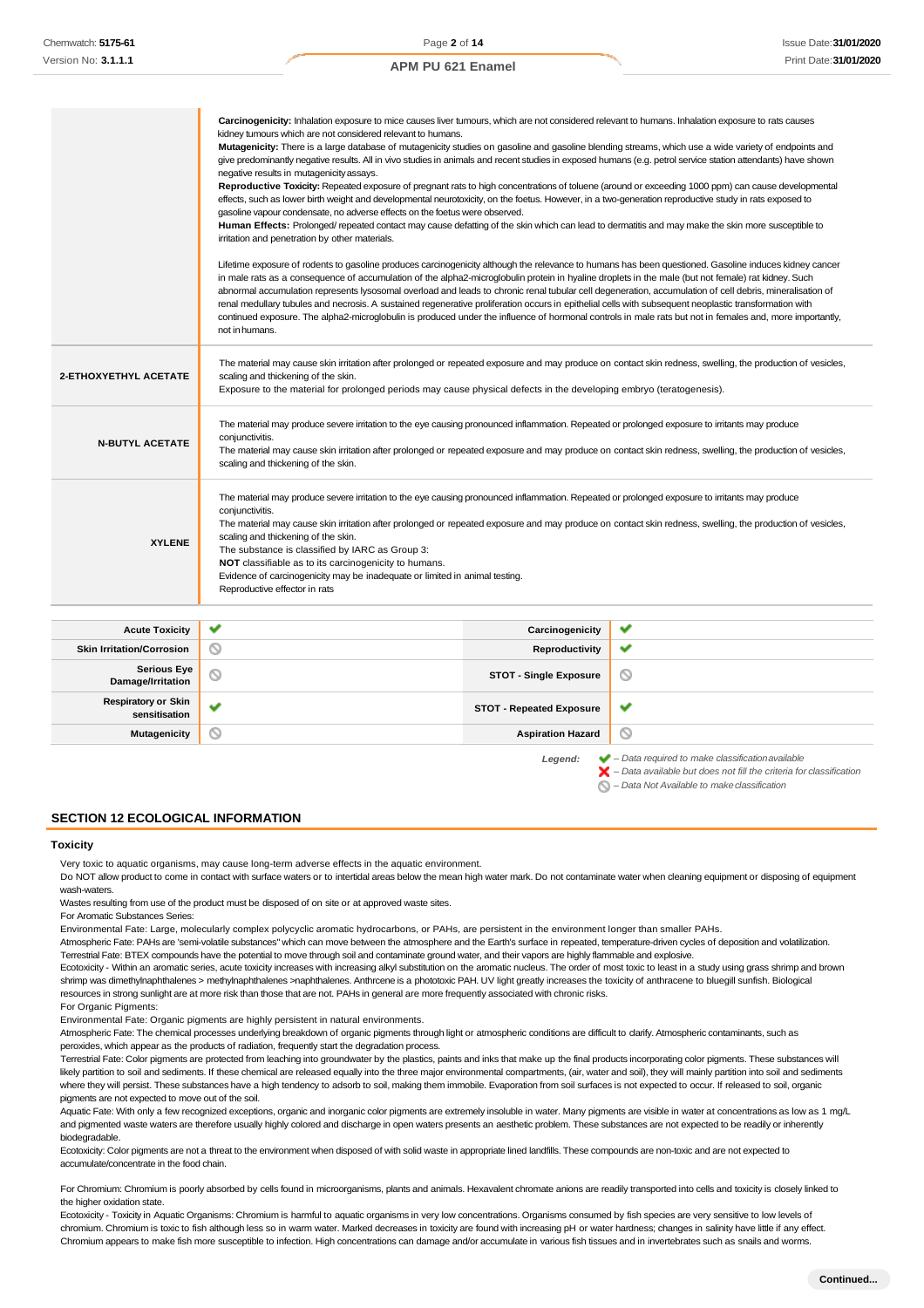Reproduction of water fleas is affected by exposure to 0.01 mg/kg hexavalent chromium/L. Toxicity of chromium in fresh-water organisms resulted in mortality rates of 50%. The most sensitive species to the hexavalent chromium anion are invertebrates, scud, fathead minnow, rainbow trout, cladoceran and water flea vertebrate species and quppy

Toxicity in Microorganisms: In general, toxicity for most microorganisms occurs in the range of 0.05 -5 mg chromium/kg. Trivalent chromium is less toxic than the hexavalent form. The main signs of toxicity are inhibition of growth and the inhibition of photosynthesis or protein synthesis. Gram-negative soil bacteria are generally more sensitive to hexavalent chromium (1-12 mg/kg) than the gram-positive types. Toxicity to trivalent chromium is not observed at similar levels. Soil microbial transformation processes such as nitrification may be affected by low levels of hexavalent chromium (1 mg/kg). Chromium should not be introduced to municipal sewage treatment facilities.

Toxicity in Plants: Chromium in high concentrations can be toxic for plants. The main feature of chromium intoxication is chlorosis, which is similar to iron deficiency. Chromium affects carbohydrate metabolism and leaf chlorophyll concentration decreases with hexavalent chromium concentration (0.01-1 mg/L). The hexavalent form appears to more toxic than the trivalent species. Water Standards: Chromium is identified as a hazardous substance in the Federal (U.S.) Water Pollution Control Act and further regulated by Clean Air Water Act Amendments (US). These regulations apply to discharge. The US Primary drinking water Maximum Contaminant Level (MCL), for chromium, is 0.05 mg/L. (total chromium). For chromium:

Aquatic Fate - Most chromium released into water will be deposited in the sediment. A small percentage of chromium can be found in soluble and insoluble forms with soluble chromium making up a very small percentage of the total chromium. Most of the soluble chromium is present as chromium (VI) and soluble chromium (III) complexes. In the aquatic phase, chromium (III) occurs mostly as suspended solids adsorbed onto clayish materials, organics, or iron oxide present in water. Soluble forms and suspended chromium can undergo intramedia transport. Chromium (VI) in water will eventually be reduced to chromium (III) by organic matter in the water. This process may be slower depending on the type and amount of organic material present and on the redox condition of the water. The reaction was generally faster under anaerobic than aerobic conditions. The oxidation of chromium (III) to chromium (VI) during chlorination of water was highest in the pH range of 5.5 - 6.0.

Atmospheric Fate: Transport of chromium from water to the atmosphere is not likely, except by transport in windblown sea sprays.

Terrestrial Fate: Ecotoxicity - Bioaccumulation is not expected to occur in rainbow trout. Bioaccumulation in bottom feeder bivalves, such as the oyster, blue mussel, and soft shell clam is low. Chromium ranges from slightly toxic to highly toxic in water fleas. Chromium is not expected to biomagnify in the aquatic food chain. Chromium (III) has very low solubility and low mobility in the environment and low toxicity in living organisms. In these forms, chromium is relatively soluble, mobile, and toxic to living organisms. Plants - Bioaccumulation of chromium from soil to above ground parts of plants is unlikely. There is no indication of biomagnification of chromium along the terrestrial food chain (soil-plant-animal). Chromium concentration in plants may vary with geographic location. Soil - Chromium (VI) may be present in soil as chromate and chromic acid. The fate of chromium in soil is dependent upon the chromium species, which is a function of redox potential and soil pH. Most commonly, soil chromium is in the chromium (III) state. In deeper, anaerobic soils, chromium (VI) will be reduced to chromium (III) by disulfur and ferrous sulfate in soil. The reduction of chromium (VI) to chromium (III) is possible in aerobic soils that contain appropriate organic energy sources. The reduction of chromium (VI) to chromium (III) is facilitated by low pH. Chromium (VI) may exist in the aerobic zone of some natural soil. The oxidation of chromium (III) to chromium (VI) is facilitated by the presence of low oxidisable organic substances, oxygen, manganese dioxide, and moisture. However, when availability of mobile chromium (III) is low, a large portion of chromium in soil will not be oxidized to chromium (VI), even in the presence of magnesium dioxide and favorable pH. Organic forms of chromium (III) are more easily oxidized than insoluble oxides. Factors affecting the microbial reduction of chromium (VI) to chromium (III) include biomass concentration, initial chromium (VI) concentration, temperature, pH, carbon source, oxidation-reduction potential and the presence of both oxyanions and metal cations. Although high levels of chromium (VI) are toxic to most microbes, several resistant bacterial species have been identified which could ultimately be employed in remediation strategies. Most soil chromium is present mainly as insoluble chromium oxide and nH20 and is not very mobile. Chromium was not found in leachate from soil, possibly because it formed complexes with organic matter. The leachability of chromium (VI) increases as soil pH increases. A small percentage of total chromium in soil exists as soluble chromium (VI) and chromium (III), which are more mobile in soil. Sorption depends primarily on the clay content of the soil and, to a lesser extent, on the amount of iron oxide and the organic content. Ecotoxicity: Chromium irreversibly sorbed onto soil will not be bioavailable to plants and animals under any condition.

Atmospheric Fate: Chromium in soil may be transported to the atmosphere as an aerosol. The low pH of acid rain may facilitate leaching of acid-soluble chromium (III) and (VI) into soil. In the atmosphere, chromium (VI) may be reduced to chromium (III) at a significant rate if vanadium (V2+, V3+ and VO+), ferrous sulfate, bicarbonate ions and arsenic are present. The estimated half life of atmospheric chromium (VI) reduction to chromium (III) has been reported to be from 16 hrs to about 5 days. Aquatic Fate: Surface runoff can transport soluble and bulk precipitates of chromium to surface water. Soluble and unadsorbed chromium (III) and (VI) complexes in soil may leach into groundwater. For Lead:

Environmental Fate: Lead is assessed as low hazard if it remains in its solid, massive, metallic form. Lead, in the form of alkyls, has been introduced to the environment primarily from leaded gasoline/petrol. These are converted to water-soluble lead compounds of high toxicity and availability to plants.

Atmospheric Fate: Lead is primarily an atmospheric pollutant that enters soil and water as fallout, a process determined by the physical form involved and particle size. Lead, in the form of alkyls, has been introduced to the environment primarily from leaded gasoline/petrol. Lead is absorbed by mammals/humans via vapors, contaminated dust, and fumes

Terrestrial Fate: Soil - Lead alkyls easily leach from soil to contaminate water sources close to highways. Plants - Lead alkyls that have been converted to water soluble lead compounds have high toxicity/availability to plants.

Aquatic Fate: Lead that has entered the aquatic system is expected to be found in sediments.

Ecotoxicity: Soluble or insoluble lead may enter the environment and accumulate.

#### **DO NOT** discharge into sewer or waterways.

#### **Persistence and degradability**

| Ingredient            | Persistence: Water/Soil     | Persistence: Air              |
|-----------------------|-----------------------------|-------------------------------|
| 2-ethoxyethyl acetate | LOW                         | LOW                           |
| n-butyl acetate       | LOW                         | LOW                           |
| xylene                | HIGH (Half-life = 360 days) | LOW (Half-life $= 1.83$ days) |

#### **Bioaccumulative potential**

| Ingredient                                   | <b>Bioaccumulation</b>   |
|----------------------------------------------|--------------------------|
| solvent naphtha petroleum,<br>heavy aromatic | LOW (BCF = $159$ )       |
| 2-ethoxyethyl acetate                        | LOW (LogKOW = $0.5898$ ) |
| n-butyl acetate                              | $LOW (BCF = 14)$         |
| xylene                                       | $MEDIUM (BCF = 740)$     |

#### **Mobility in soil**

| Ingredient            | Mobility               |
|-----------------------|------------------------|
| 2-ethoxyethyl acetate | $MEDIUM (KOC = 2.093)$ |
| n-butyl acetate       | LOW ( $KOC = 20.86$ )  |

### **SECTION 13 DISPOSAL CONSIDERATIONS**

Otherwise:

#### **Waste treatment methods**

Containers may still present a chemical hazard/ danger when empty.

▶ Return to supplier for reuse/ recycling if possible.

**Product /Packaging disposal**

If container can not be cleaned sufficiently well to ensure that residuals do not remain or if the container cannot be used to store the same product, then puncture containers, to prevent re-use, and bury at an authorised landfill.

Where possible retain label warnings and MSDS and observe all notices pertaining to the product.

Legislation addressing waste disposal requirements may differ by country, state and/ or territory. Each user must refer to laws operating in their area. In some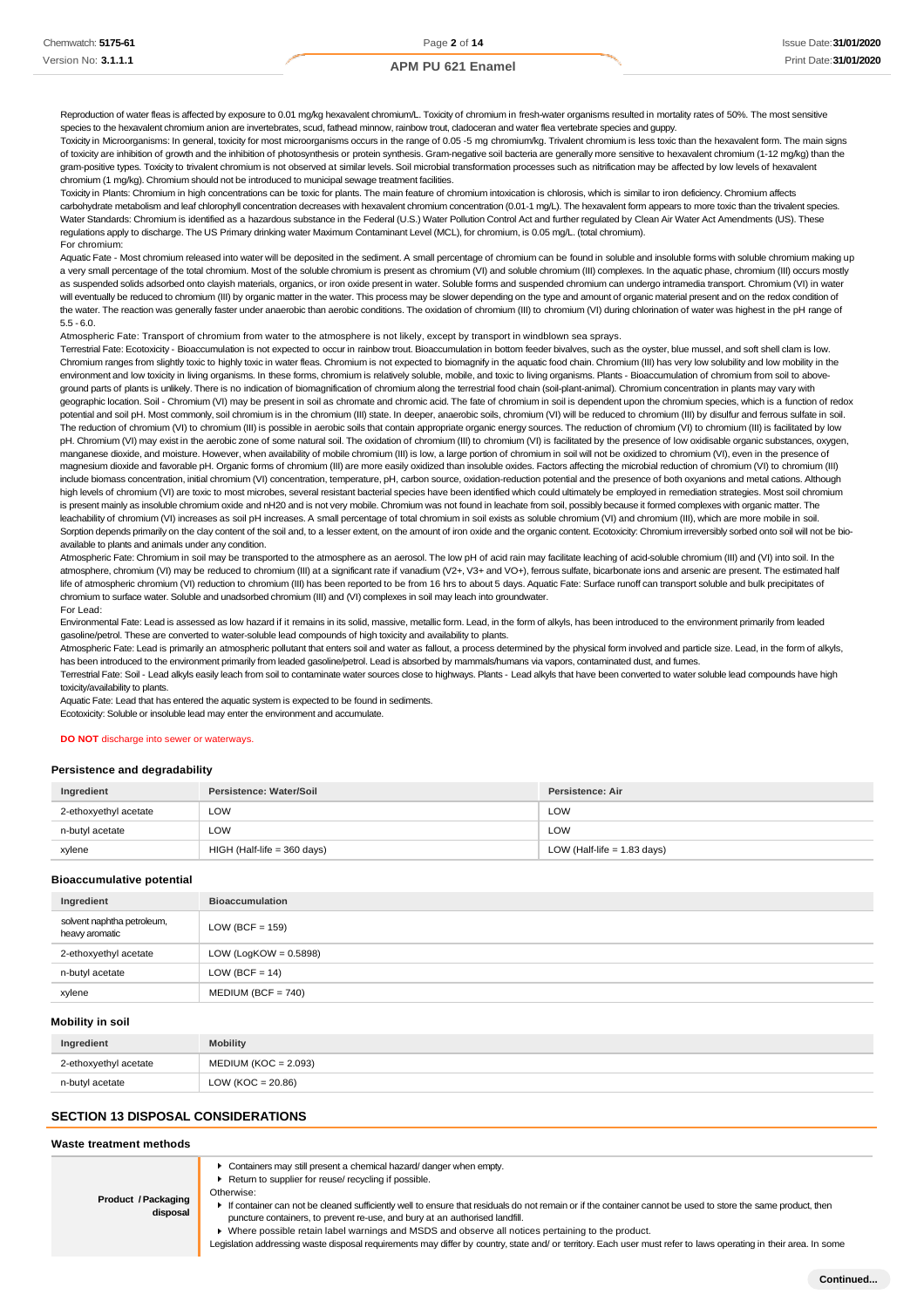| areas, certain wastes must be tracked.                                                                                                                               |
|----------------------------------------------------------------------------------------------------------------------------------------------------------------------|
| A Hierarchy of Controls seems to be common - the user should investigate:                                                                                            |
| Reduction                                                                                                                                                            |
| $\triangleright$ Reuse                                                                                                                                               |
| $\triangleright$ Recycling                                                                                                                                           |
| • Disposal (if all else fails)                                                                                                                                       |
| This material may be recycled if unused, or if it has not been contaminated so as to make it unsuitable for its intended use. If it has been contaminated, it may be |
| possible to reclaim the product by filtration, distillation or some other means. Shelf life considerations should also be applied in making decisions of this type.  |
| Note that properties of a material may change in use, and recycling or reuse may not always be appropriate.                                                          |
| DO NOT allow wash water from cleaning or process equipment to enter drains.                                                                                          |
| It may be necessary to collect all wash water for treatment before disposal.                                                                                         |
| In all cases disposal to sewer may be subject to local laws and regulations and these should be considered first.                                                    |
| • Where in doubt contact the responsible authority.                                                                                                                  |
| Recycle wherever possible.                                                                                                                                           |
| • Consult manufacturer for recycling options or consult local or regional waste management authority for disposal if no suitable treatment or disposal facility      |
| can be identified.                                                                                                                                                   |
| > Dispose of by: burial in a land-fill specifically licenced to accept chemical and / or pharmaceutical wastes or Incineration in a licenced apparatus (after        |
| admixture with suitable combustible material).                                                                                                                       |
| ▶ Decontaminate empty containers. Observe all label safeguards until containers are cleaned and destroyed.                                                           |
|                                                                                                                                                                      |

# **SECTION 14 TRANSPORT INFORMATION**

| <b>Labels Required</b>  |        |
|-------------------------|--------|
|                         | HAMBER |
| <b>Marine Pollutant</b> |        |
| Land transport (UN)     |        |

| <b>UN number</b>             | 1263                                                                                                                                                                                          |  |
|------------------------------|-----------------------------------------------------------------------------------------------------------------------------------------------------------------------------------------------|--|
| Packing group                | Ш                                                                                                                                                                                             |  |
| UN proper shipping name      | PAINT (including paint, lacquer, enamel, stain, shellac, varnish, polish, liquid filler and liquid lacquer base) or PAINT RELATED MATERIAL (including paint<br>thinning or reducing compound) |  |
| <b>Environmental hazard</b>  | No relevant data                                                                                                                                                                              |  |
| Transport hazard class(es)   | Class<br>3<br>Subrisk<br>Not Applicable                                                                                                                                                       |  |
| Special precautions for user | Special provisions<br>163;223;367<br>5L<br>Limited quantity                                                                                                                                   |  |

# **Air transport (ICAO-IATA / DGR)**

| <b>UN number</b>             | 1263                                                                                                                                                                                                                                                                                        |                           |                                                          |  |
|------------------------------|---------------------------------------------------------------------------------------------------------------------------------------------------------------------------------------------------------------------------------------------------------------------------------------------|---------------------------|----------------------------------------------------------|--|
| Packing group                | Ш                                                                                                                                                                                                                                                                                           |                           |                                                          |  |
| UN proper shipping name      | Paint (including paint, lacquer, enamel, stain, shellac, varnish, polish, liquid filler and liquid lacquer base); Paint related material (including paint thinning or<br>reducing compounds)                                                                                                |                           |                                                          |  |
| <b>Environmental hazard</b>  | No relevant data                                                                                                                                                                                                                                                                            |                           |                                                          |  |
| Transport hazard class(es)   | <b>ICAO/IATA Class</b><br>ICAO / IATA Subrisk<br><b>ERG Code</b>                                                                                                                                                                                                                            | 3<br>Not Applicable<br>3L |                                                          |  |
| Special precautions for user | Special provisions<br>Cargo Only Packing Instructions<br>Cargo Only Maximum Qty / Pack<br>Passenger and Cargo Packing Instructions<br>Passenger and Cargo Maximum Qty / Pack<br>Passenger and Cargo Limited Quantity Packing Instructions<br>Passenger and Cargo Limited Maximum Qty / Pack |                           | A3 A72 A192<br>366<br>220L<br>355<br>60 L<br>Y344<br>10L |  |

# **Sea transport (IMDG-Code / GGVSee)**

| <b>IIN numl</b> | 1263<br>$\sim$ $\sim$ |
|-----------------|-----------------------|
| Dock            | Ш                     |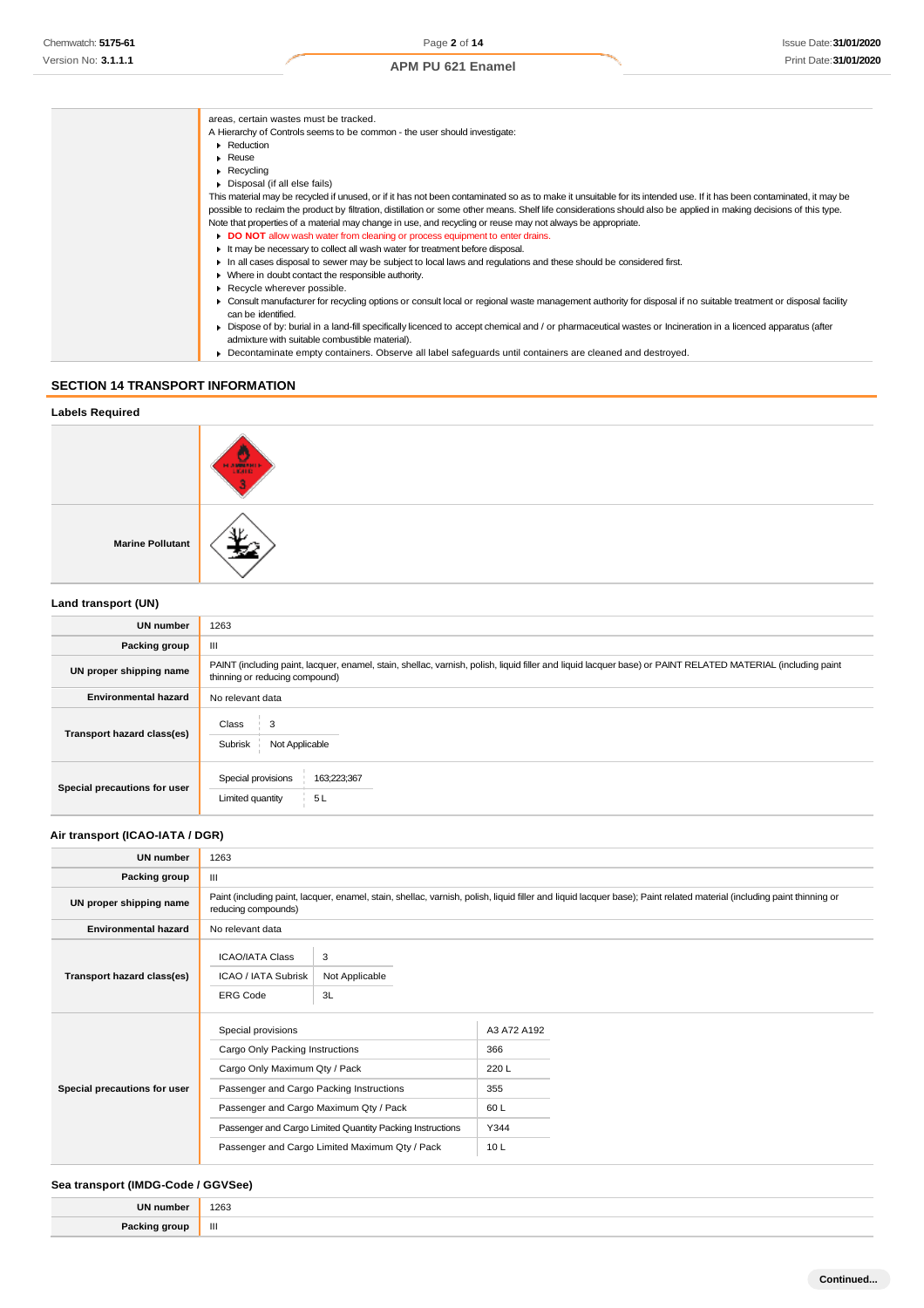| UN proper shipping name      | PAINT (including paint, lacquer, enamel, stain, shellac, varnish, polish, liquid filler and liquid lacquer base) or PAINT RELATED MATERIAL (including paint<br>thinning or reducing compound) |                                   |  |
|------------------------------|-----------------------------------------------------------------------------------------------------------------------------------------------------------------------------------------------|-----------------------------------|--|
| <b>Environmental hazard</b>  | Not Applicable                                                                                                                                                                                |                                   |  |
| Transport hazard class(es)   | <b>IMDG Class</b><br>3<br><b>IMDG Subrisk</b>                                                                                                                                                 | Not Applicable                    |  |
| Special precautions for user | <b>EMS Number</b><br>Special provisions<br><b>Limited Quantities</b>                                                                                                                          | $F-E$ . S-E<br>163 223 955<br>5 L |  |

# **Transport in bulk according to Annex II of MARPOL 73 / 78 and the IBC code**

| Source                                                                                | Ingredient            | <b>Pollution Category</b> |
|---------------------------------------------------------------------------------------|-----------------------|---------------------------|
| IMO MARPOL 73/78 (Annex<br>II) - List of Noxious Liquid<br>Substances Carried in Bulk | 2-ethoxyethyl acetate | $\checkmark$              |
| IMO MARPOL 73/78 (Annex<br>II) - List of Noxious Liquid<br>Substances Carried in Bulk | n-butyl acetate       | $\checkmark$              |
| IMO MARPOL 73/78 (Annex<br>II) - List of Noxious Liquid<br>Substances Carried in Bulk | xylene                | $\checkmark$              |

#### **SECTION 15 REGULATORY INFORMATION**

#### **Safety, health and environmental regulations / legislation specific for the substance or mixture**

#### **LEAD SULFOCHROMATE(1344-37-2) IS FOUND ON THE FOLLOWING REGULATORY LISTS**

International Agency for Research on Cancer (IARC) - Agents Classified by the IARC Monographs

# **SOLVENT NAPHTHA PETROLEUM, HEAVY AROMATIC(64742-94-5) IS FOUND ON THE FOLLOWING REGULATORY LISTS**

Not Applicable

#### **2-ETHOXYETHYL ACETATE(111-15-9) IS FOUND ON THE FOLLOWING REGULATORY LISTS**

Singapore Permissible Exposure Limits of Toxic Substances

#### **N-BUTYL ACETATE(123-86-4) IS FOUND ON THE FOLLOWING REGULATORY LISTS**

Singapore Permissible Exposure Limits of Toxic Substances

#### **XYLENE(1330-20-7) IS FOUND ON THE FOLLOWING REGULATORY LISTS**

International Agency for Research on Cancer (IARC) - Agents Classified by the IARC Monographs

Singapore Permissible Exposure Limits of Toxic Substances

| <b>National Inventory</b>               | <b>Status</b>                                                                                                                                                                            |
|-----------------------------------------|------------------------------------------------------------------------------------------------------------------------------------------------------------------------------------------|
| Australia - AICS                        | Y                                                                                                                                                                                        |
| Canada - DSL                            | Y                                                                                                                                                                                        |
| Canada - NDSL                           | N (xylene; n-butyl acetate; 2-ethoxyethyl acetate; solvent naphtha petroleum, heavy aromatic; lead sulfochromate)                                                                        |
| China - IECSC                           | Y                                                                                                                                                                                        |
| Europe - EINEC / ELINCS /<br><b>NLP</b> | Y                                                                                                                                                                                        |
| Japan - ENCS                            | Y                                                                                                                                                                                        |
| Korea - KECI                            | Y                                                                                                                                                                                        |
| New Zealand - NZIoC                     | Y                                                                                                                                                                                        |
| Philippines - PICCS                     | Y                                                                                                                                                                                        |
| <b>USA - TSCA</b>                       | Y                                                                                                                                                                                        |
| Legend:                                 | Y = All ingredients are on the inventory N = Not determined or one or more ingredients are not on the inventory and are not exempt from listing(see specific<br>ingredients in brackets) |

#### **SECTION 16 OTHER INFORMATION**

### **Other information**

Classification of the preparation and its individual components has drawn on official and authoritative sources as well as independent review by the Chemwatch Classification committee using available literature references.

A list of reference resources used to assist the committee may be found at:

[www.chemwatch.net](http://www.chemwatch.net/)

The (M)SDS is a Hazard Communication tool and should be used to assist in the Risk Assessment. Many factors determine whether the reported Hazards are Risks in the workplace or other settings. Risks may be determined by reference to Exposures Scenarios. Scale of use, frequency of use and current or available engineering controls must be considered.

This document is copyright.

Apart from any fair dealing for the purposes of private study, research, review or criticism, as permitted under the Copyright Act, no part may be reproduced by any process without written permission from CHEMWATCH.